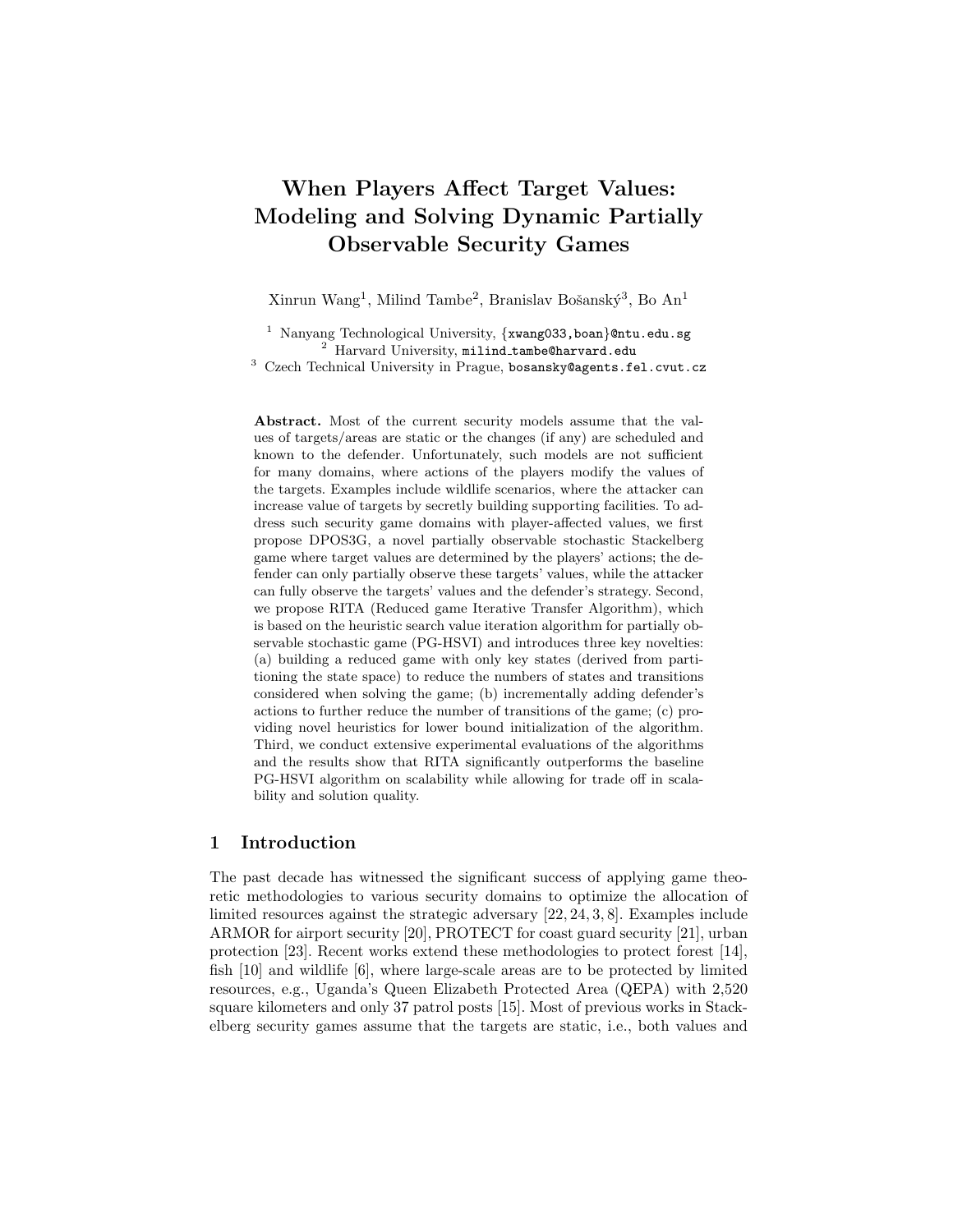positions of targets are determined and known by both players [19, 7]. In this case, the defender will commit to an optimal mixed strategy to protect the targets and the pure strategies to be implemented are sampled from the mixed strategy when deployed to the real world.

However, in many wildlife and forest conservation domains, the adversary can build support facilities (e.g., set up camps or build roads to facilitate smuggling) for executing illegal activities to obtain a higher utility, which would change the values of targets in these domains. The values of targets are defined as the payoffs of the adversary when the illegal activities are successfully executed at the targets, e.g., setting up a camp would allow poachers to kill more endangered wildlife in the target zone. However, the defender may not know these changes unless the target is visited by the defender. Some works consider the case where the targets' values are not known by the defender and learning algorithms are proposed [16, 2]. However, in these works, the targets' values are static where the algorithm can learn the optimal defender's strategy offline. There are several works which consider the case that the targets dynamically change their values [27] or positions [5] over a finite time period. Both changes are deterministic and known by the players, however, none of them considers the case where the target can be affected by the players' actions, therefore the previous methods cannot be directly applied to our problem.

To apply the game theoretic methodology to security domains where the targets' values are affected by players' actions, we propose a novel partially observable stochastic Stackelberg security game where the defender can only observe the targets' values being protected and the attacker can fully observe the game. We consider the worst-case scenario where the attacker knows the values of the targets (i.e., the attacker is able to observe the action of the defender) and the defender's strategy. To solve the game, we propose RITA (Reduced game Iterative Transfer Algorithm), which is based on HSVI for partially observable stochastic game proposed in [12]. RITA provides three key novelties: (a) building a reduced game with only key states (derived from partitioning the state space) to reduce the numbers of states and transitions considered when solving the game; (b) incrementally adding defender's actions into the reduced game, instead of considering all defender's actions, to further reduce the number of transitions of the game; (c) providing novel heuristics for lower bound initialization of the algorithm. Finally, we do extensive experimental evaluations of the algorithms and the results show that RITA significantly outperforms the PG-HSVI algorithm on scalability while allowing for trade off in scalability and solution quality.

## 1.1 Motivation

Our model is quite general and can be easily applied to various security domains, such as the protection against illegal fishing, logging and poaching activities. As a specific motivation scenario of our model, we now briefly present the problem in the context of wildlife protection where rangers patrol target zones against the illegal poaching activities. Specifically, previous works based on Stackelberg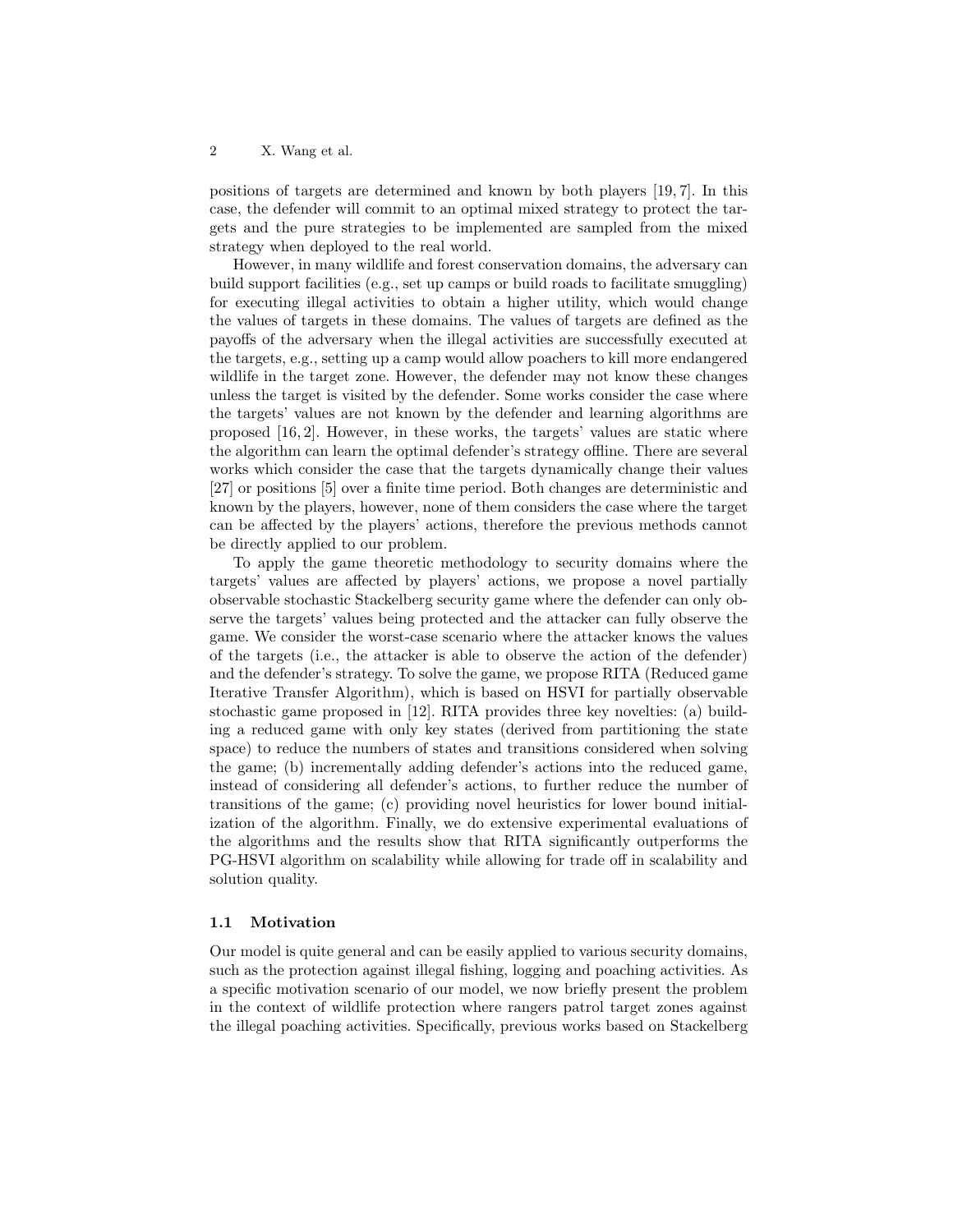game assume that rangers sample the pure patrol strategy for each daily patrol from a precomputed distribution and only simple poaching activities taking one day to execute (e.g., putting snares) are considered [6]. The algorithms in previous works do not memorize the strategies sampled previously and rangers usually can only patrol a small proportion of zones in a period. Since there can be zones with very small probabilities of being patrolled, it can happen that certain zones are not patrolled for a significant duration of time. Following such a strategy in practice can be exploited by poachers because poachers can change the environment (e.g., set up a big camp in the target zone) when observing that the zone is not protected by the defender and thus increase the damaging impact of their poaching activities. The example in Figure 1 shows that when the targets' values are affected by players' actions, it is necessary for rangers to update their strategies.



Fig. 1: An illustrative example where the ranger can only patrol one of the two zones in a round. The value of each zone is the attacker's payoff if the attack to this zone is successful. If the attack is intercepted, the attacker's payoff is zero. Suppose that the values of the two zones are 2 (left) and 1 (right), respectively. Therefore, the ranger's optimal patrol strategy is  $\langle 2/3, 1/3 \rangle$ . For simplicity, we assume the defender knows the zones' values at  $t = 0$  in this example. On average, the ranger will patrol the right zone once in three rounds. However, as the daily patrols are randomly sampled, as shown in the figure where blue indicates the zone is patrolled, it is possible that the ranger only patrols the right zone at the forth round. In the first three days, poachers can use two days to build support facilities (e.g., roads) in the right zone (i.e., prepare for the poaching by increasing the zone's value from 1 to 4) and use the third day to poach animals (i.e., collect the reward 4). Though the ranger patrols the right zone at the forth round, he can only destroy all facilities built by the poacher (i.e., reset the zone's value to 1) but does not intercept the poacher.

Therefore, we assume that rangers would update their strategies based on the observations and the history of their actions in this work. Additionally, poachers can execute sophisticated poaching activities, such as building roads to transport poached animals, using support facilities to capture animals. These activities may last for weeks or months and bring much higher payoff to poachers than than the case without these facilities. To address this issue, we consider the attacks with "preparing steps" in this work, which would increase the values of the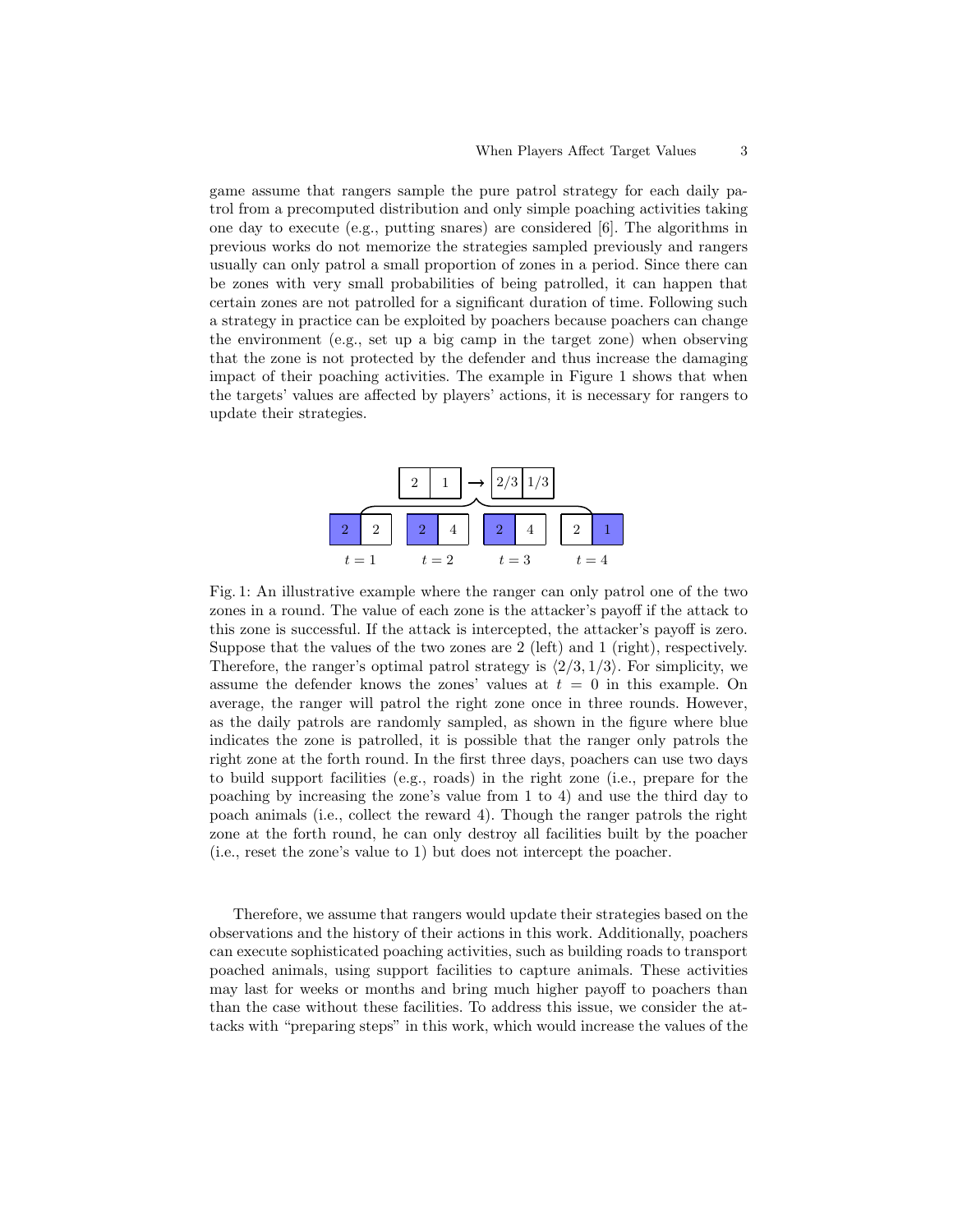areas. The value of an area is the reward for poachers if they successfully attack after preparations. By building support facilities, poachers can obtain a higher reward, i.e., poaching more endangered animals. From the pessimistic perspective, we assume that poachers know the values of all areas and rangers' mixed strategies. Note that we assume the poacher does not know the rangers' pure strategies, i.e., patrol paths, which means rangers and poachers move simultaneously at each round. This is quite reasonable because each round is modeled as a single-shot game. The game is assumed to be zero-sum, where Stackelberg equilibrium, which is the standard solution of previous Stackelberg security game, is equivalent to Nash/minimax equilibrium.

# 2 Related work

The first line of related works is security games which considers dynamical changes of targets. The work [27] considers the protection of large public event where the targets' values are changed along with the time, which can be fully observed or predicted by the defender. The work [5] considers that targets' positions move along with predefined routes and cannot be changed by any of the players. None of previous works consider the case where the targets can be changed by players' actions, either values or positions, so that the techniques cannot be directly applied to our problem. In this work, we focus on the case that the targets' values are affected by the players' actions.

The second line of related works is security game where the targets' values are static but not known by the defender  $[16, 17, 2]$ . They assumed that the defender can sample/query a strategy and observe the attacker's response over many times and learn the optimal defender's strategy to commit. However, in our problem, the targets' values are dynamically influenced by players' actions and the defender cannot observe the attacker's actions, therefore the learning algorithms cannot be applied.

The third line of related works is the partially observable stochastic games (POSG) where one player (the attacker) has perfect information about the course of the game. There are only few works that provide algorithms for solving such games. Examples that provide domain-specific algorithms for different games include patrolling problems [1, 26], or search games [25, 4] that cannot be directly used, as our game model cannot be formulated as a patrolling game or a pursuitevasion game. Finally, to the best of our knowledge, there is only one domainindependent algorithm that can be used for solving games that correspond to our model, HSVI algorithm for one-sided partially observable stochastic games (denoted PG-HSVI) [12, 11]. We adopt this algorithm and provide significant changes to improve the scalability to solve large games.

# 3 Model

A defender-sided partially observable stochastic Stackelberg security game (DPOS3G) G is a game between a defender who wants to protect a set of targets  $[N]$  using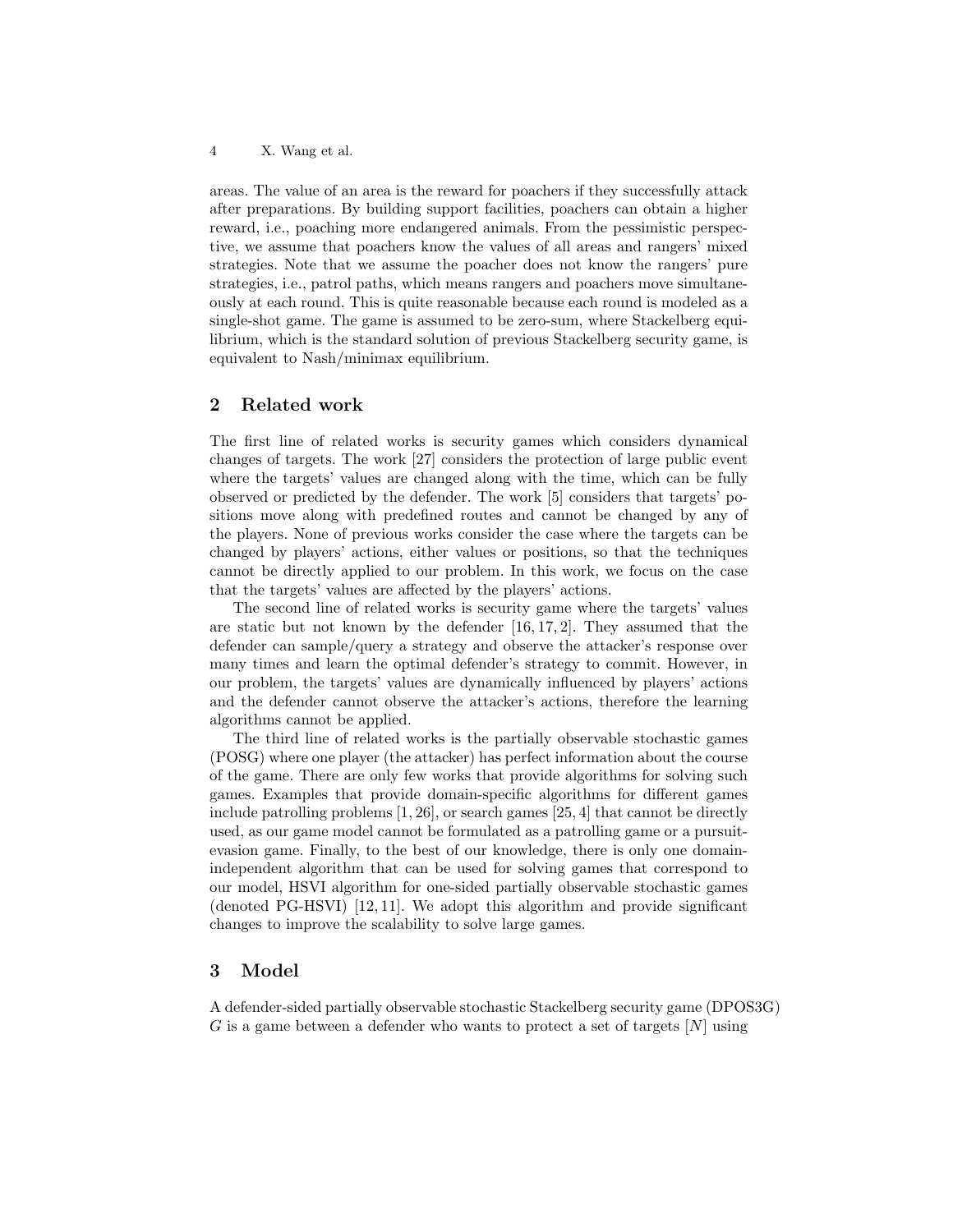limited K resources against an attacker over infinite rounds. The game can be represented by a tuple  $G = \langle \mathcal{S}, \mathcal{A}_D, \mathcal{A}_A, \mathcal{O}_D, T, R, \gamma \rangle$ . S is the set of states of the game and each state  $s = \langle d, v \rangle \in S$  is a tuple where d is the defender's action (defined below) in the previous round and  $\mathbf{v} = \langle v_i \rangle$  where  $v_i$  denotes the value of target  $i$  for the attacker, i.e., the payoff obtained by the attacker if being successfully attacked. We note that both d and the values of targets protected by this action are known by the defender. We say that  $s = \langle d, v \rangle$  is a reachable state of d, i.e., the state which can be reached at the current round when the defender takes the action **d** in the previous round. All reachable states of **d** comprise the *reachable state set*  $S_d$ . We assume that each of the targets is associated with an initial value  $v_i^0$  and a cap value  $\hat{v}_i$  known by both players, which are the minimum and maximum values of the target<sup>4</sup>, respectively.

The game is given by an initial action taken by the defender  $\mathbf{d}^0$  and the initial state of the game is drawn from a probability distribution over states  $b^0 \in \Delta(\mathcal{S}_{d^0})$ , which is also termed as the initial belief, where  $\mathcal{S}_{d^0}$  is the reachable state set  $\mathbf{d}^0$  and  $\Delta(\cdot)$  denotes the distribution space over a set. Note that from defender's perspective, the game essentially proceeds from a belief over a reachable state set to a belief over another reachable state set, governed by her own action and the attacker's response.  $\mathcal{A}_D = \{ \mathbf{d} | \sum_{i \in [N]} d_i \leq K, d_i \in \{0, 1\} \}$ is the set of actions of the defender where  $d_i = 1$  implies target i is protected and  $d_i = 0$  otherwise. We assume there are no scheduling constraints on the defender's actions, i.e., constraints for the allocation of resources, and our model can be easily extended to the case with scheduling constraints.

The set  $A_A$  includes three kinds of actions can be taken by the attacker which are i) preparing action  $a(i, +)$ , preparing the attack at target i, which increases the value of target yielding  $v_i = f(v_i, a(i, +))$  where  $f(\cdot)$  gives the value of the target with the inputs and is upper bounded by  $\hat{v}_i$ , ii) collecting action  $a(i, \circ)$ , collecting the payoff  $v_i$  at target i and iii) waiting action  $\emptyset$ , doing nothing at the current round. Note that the attacker can only obtain payoffs through collecting actions, while preparing actions can increase the potential payoffs obtained in the future. Once the function  $f(.)$  is determined, the target can only take a finite number of values, which is denoted by  $\mathcal{M}_i$  for simplicity and  $M_i = |\mathcal{M}_i|$ is the number of all possible values that target  $i$  can take. With a slight abuse of notation, we use  $a$  to denote the action taken by the attacker. We assume that the attacker can only execute an action on one target at a round, which can be easily extended to the case where the attacker can take actions on multiple targets at a round.

We assume that the defender's partial observation  $o \in \mathcal{O}_D$  includes the values of targets she protects, i.e., given the states  $s = \langle d, v \rangle$  and the actions of both

<sup>4</sup> This assumption is reasonable in wildlife protection because the poacher can obtain a minimal payoff without any support facility and the payoff cannot be arbitrarily increased since it is limited by the natural resources of the area.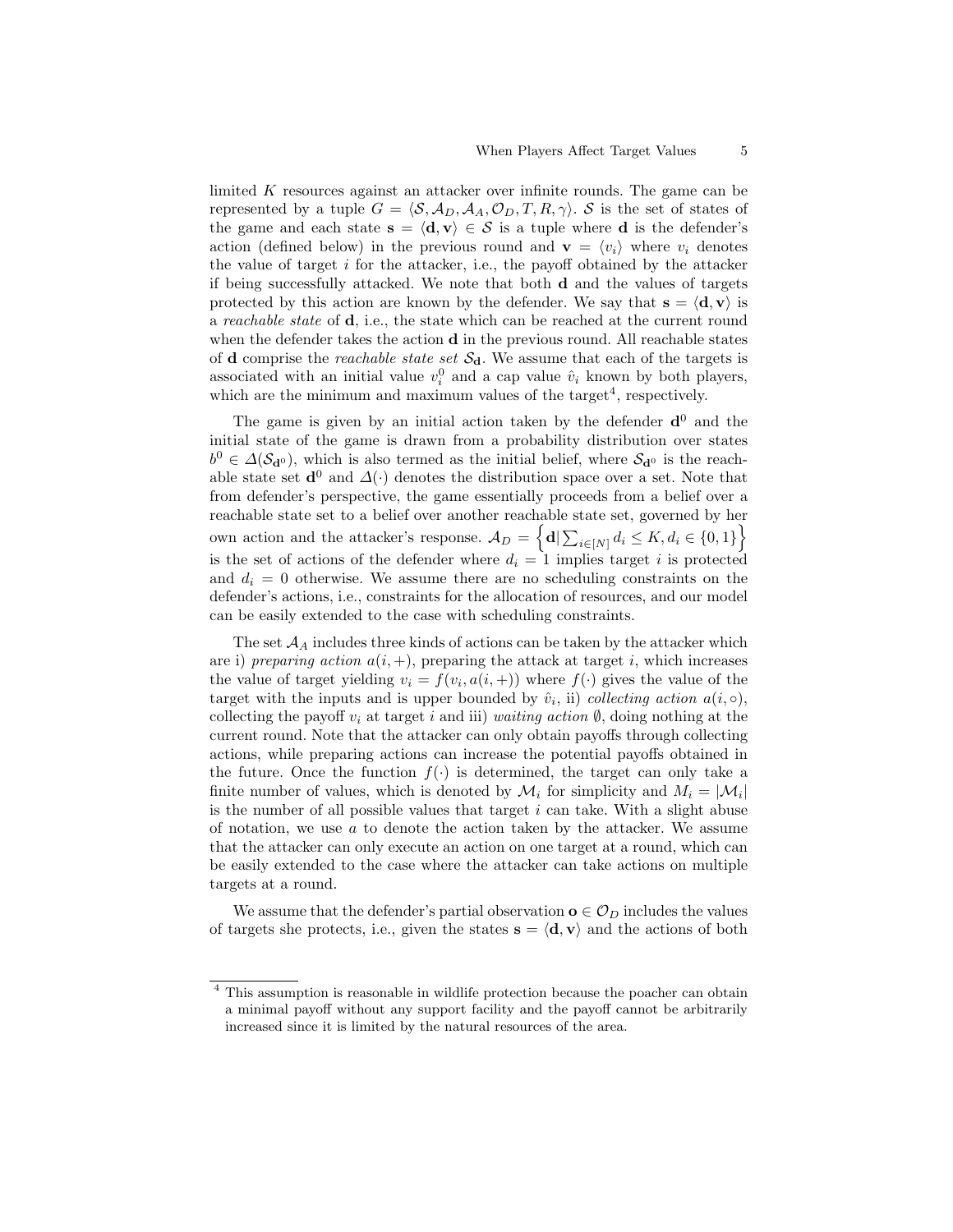players  $\langle \mathbf{d}', a \rangle$ , the defender's observation **o** is

$$
o_i = \begin{cases} f(v_i, a(i, +)), \text{ if } d'_i = 1 \& a = a(i, +); \\ v_i, & \text{ if } d'_i = 1 \& a \neq a(i, +); \\ none, & \text{ otherwise.} \end{cases}
$$
 (1)

where  $f(v_i, a(i, +))$  implies that the defender will observe the target's value after the successful execution of the preparing action and none implies the defender cannot know any information of the target. On the other hand, we assume the attacker knows all targets' values and the defender's action at the previous round, i.e., the attacker can observe the state exactly.



Fig. 2: Part of DPOS3G of example in Figure 1 to illustrate the transitions between states in DPOS3G. The three elements on the arrows are the target being protected by the defender, the action taken by the attacker and the reward to the defender, respectively. Suppose that the game starts with the state  $\langle 1, 0; 2, 1 \rangle$ , i.e., the initial action of the defender is  $\langle 1, 0 \rangle$  and the defender knows the value of target 1, which is highlighted as red. At the first round, if the defend protects the target 1 and the attacker prepares at target 2, the game will transit to the state  $\langle 1, 0; 2, 2 \rangle$  and the corresponding reward to the defender is 0, i.e., the attacker is not intercepted by the defender and the preparing action will not bring payoff to the attacker. If the defender protects target 1 and the attacker takes collecting action at target 2, the game will stay at  $\langle 1, 0; 2, 1 \rangle$  and the defender will obtain a reward of -1. If the defender protects target 1 and the attacker takes either preparing action or collecting action at target 1, the game will stay at  $\langle 1, 0; \mathbf{2}, 1 \rangle$ and the attacker is intercepted by the defender, which brings 1 to the defender.

The transition between states is determined by both players' actions. We assume that i) if target is protected by the defender, the value of the target is initialized to  $v_i^0$  whatever the action taken by the attacker on this target, i.e., the defender will destroy all attacker's preparations at that target when protecting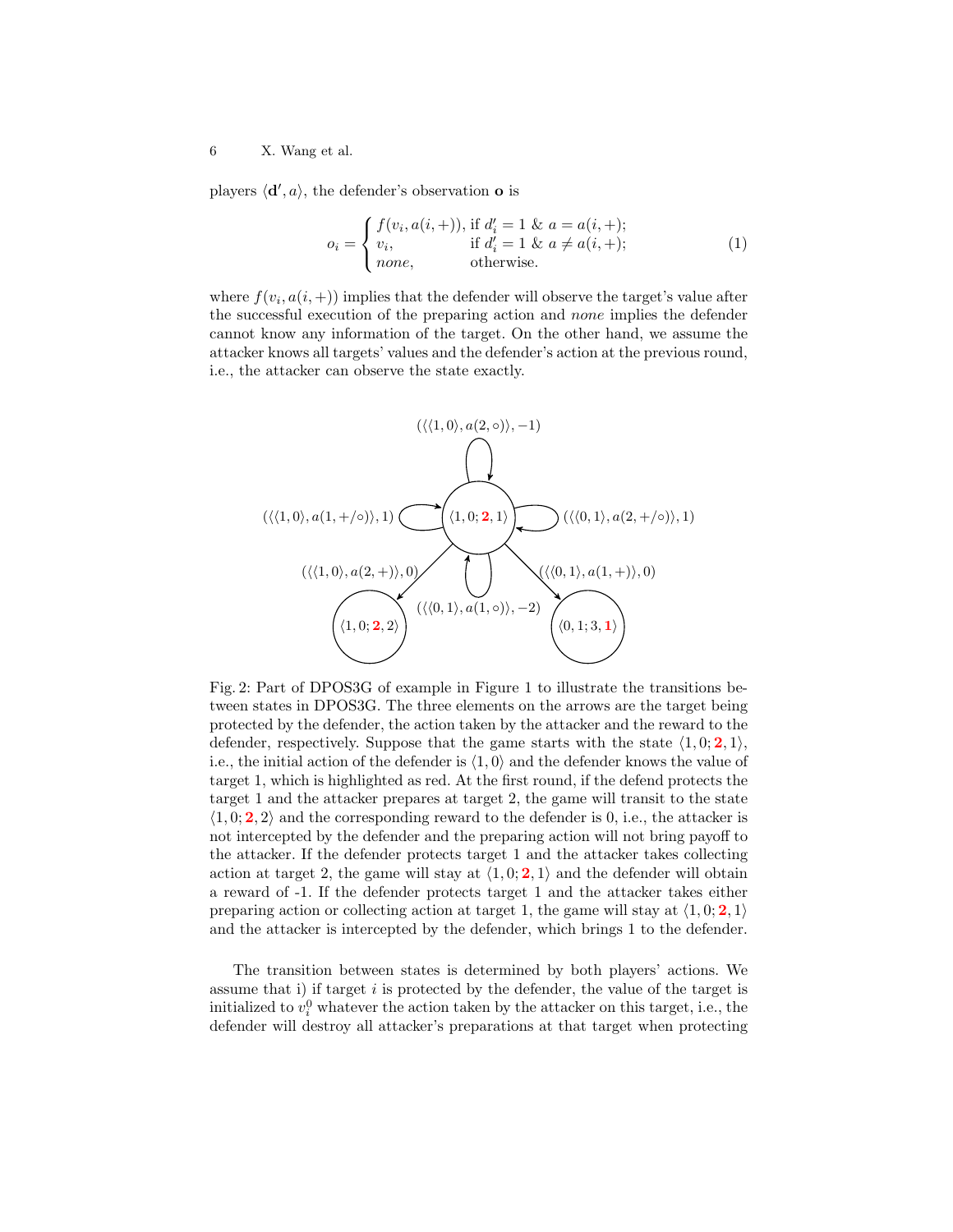it, ii) the preparing action at target i can increase the target's value from  $v_i$ to  $f(v_i, a(i, +))$  if not being intercepted by the defender and iii) the collecting action at target  $i$  will not influence the target's value<sup>5</sup>. Formally, the successive state of  $\mathbf{s} = \langle \mathbf{d}, \mathbf{v} \rangle$  with actions  $\langle \mathbf{d}', a \rangle$  taken by players is  $\mathbf{s}' = \langle \mathbf{d}', \mathbf{v}' \rangle$  where

$$
v'_{i} = \begin{cases} v_{i}^{0}, & \text{if } d'_{i} = 1; \\ f(v_{i}, a(i, +)), \text{if } d'_{i} = 0 \& a = a(i, +); \\ v_{i}, & \text{otherwise.} \end{cases}
$$
 (2)

For simplicity, we denote the transition by  $T_{s,d',a}(\mathbf{o}, s')$  where  $T_{s,d',a}(\mathbf{o}, s') = 1$  if **o** and **s'** satisfy Eq.(1) and Eq.(2), respectively, and  $T_{s,d',a}(\mathbf{o}, \mathbf{s}') = 0$  otherwise.

We use  $R(s, d', a)$  to denote the defender's reward at state s with actions  $\langle \mathbf{d}', a \rangle$  taken by players, which is defined as

$$
R(\mathbf{s}, \mathbf{d}', a) = \begin{cases} c, & \text{if } a = a(i, +/\circ) \& d'_i = 1; \\ 0, & \text{if } a = a(i, +) \text{ or } a = \emptyset \& d'_i = 0; \\ -v_i, & \text{if } a = a(i, \circ) \& d'_i = 0. \end{cases}
$$
(3)

where  $c > 0$  is the attacker's penalty when intercepted by the defender, which is the increment of the defender's utility. The attacker's reward is  $-R(s, d', a)$ , i.e., the game is a zero-sum game and we assume that players' rewards are discounted over time with the discount factor  $\gamma < 1$ .

We assume *perfect recall*, hence both players remember their respective history. A history of the defender is formed by actions he played and observations he received, i.e.,  $(\mathbf{d}', \mathbf{o})^t$  and a history of the attacker is  $(\mathbf{s}, \mathbf{d}', a, \mathbf{o})^t$ . Therefore, the spaces of the histories of players are  $(\mathcal{A}_D, \mathcal{O}_D)^t$  and  $(\mathcal{S}, \mathcal{A}_D, \mathcal{A}_A, \mathcal{O})^t$  for the defender and the attacker, respectively. The strategies  $\sigma_D, \sigma_A$  of players map each of their histories to a distribution over actions. For any given pair of strategies  $\langle \sigma_D, \sigma_A \rangle \in \Sigma = \langle \Sigma_D, \Sigma_A \rangle$ , we use  $u_D(\sigma_D, \sigma_A)$  to denote the expected utility of the defender when players follow the strategies  $\langle \sigma_D, \sigma_A \rangle$ , respectively, i.e.,

$$
u_D(\sigma_D, \sigma_A) = \sum_{t=1}^{\infty} \gamma^t \mathbb{E}[R(\mathbf{s}, \mathbf{d}', \mathbf{a})]. \tag{4}
$$

A best response of player  $\theta \in \{D, A\}$  to the opponent's strategy  $\sigma_{-\theta}$  is the strategy  $\sigma_{\theta}^{BR} \in BR(\sigma_{-\theta})$  where  $u_{\theta}(\sigma_{\theta}^{BR}, \sigma_{-\theta}) \geq u_{\theta}(\sigma_{\theta}', \sigma_{-\theta})$  for any other  $\sigma_{\theta}' \in$  $\Sigma_{\theta}$ . We use the Stackelberg equilibrium as our solution concept. A strategy profile  $\sigma = \langle \sigma_D, \sigma_A \rangle$  forms a Stackelberg equilibrium if i)  $\sigma_A \in BR(\sigma_D)$  and ii)  $U_D(\sigma_D, \sigma_A) \ge U_D(\sigma_D', \sigma_A')$  where  $\sigma_A' \in BR(\sigma_D')$ . With the zero-sum assumption, the Stackelberg equilibrium can be computed by the minimax formulation

$$
\max_{\sigma_D \in \Sigma_D} \min_{\sigma_A \in \Sigma_A} u_D(\sigma_D, \sigma_A). \tag{5}
$$

# 4 Applying PG-HSVI to DPOS3G

We present an overview of applying PG-HSVI proposed in [12] to DPOS3G in this section and describe our RITA algorithm in the next section, where RITA

<sup>&</sup>lt;sup>5</sup> Alternatively, we can assume that the target's value is reduced to  $v_i^0$  when the attack takes the collecting action at target  $i$ , which can also be solved by our algorithm.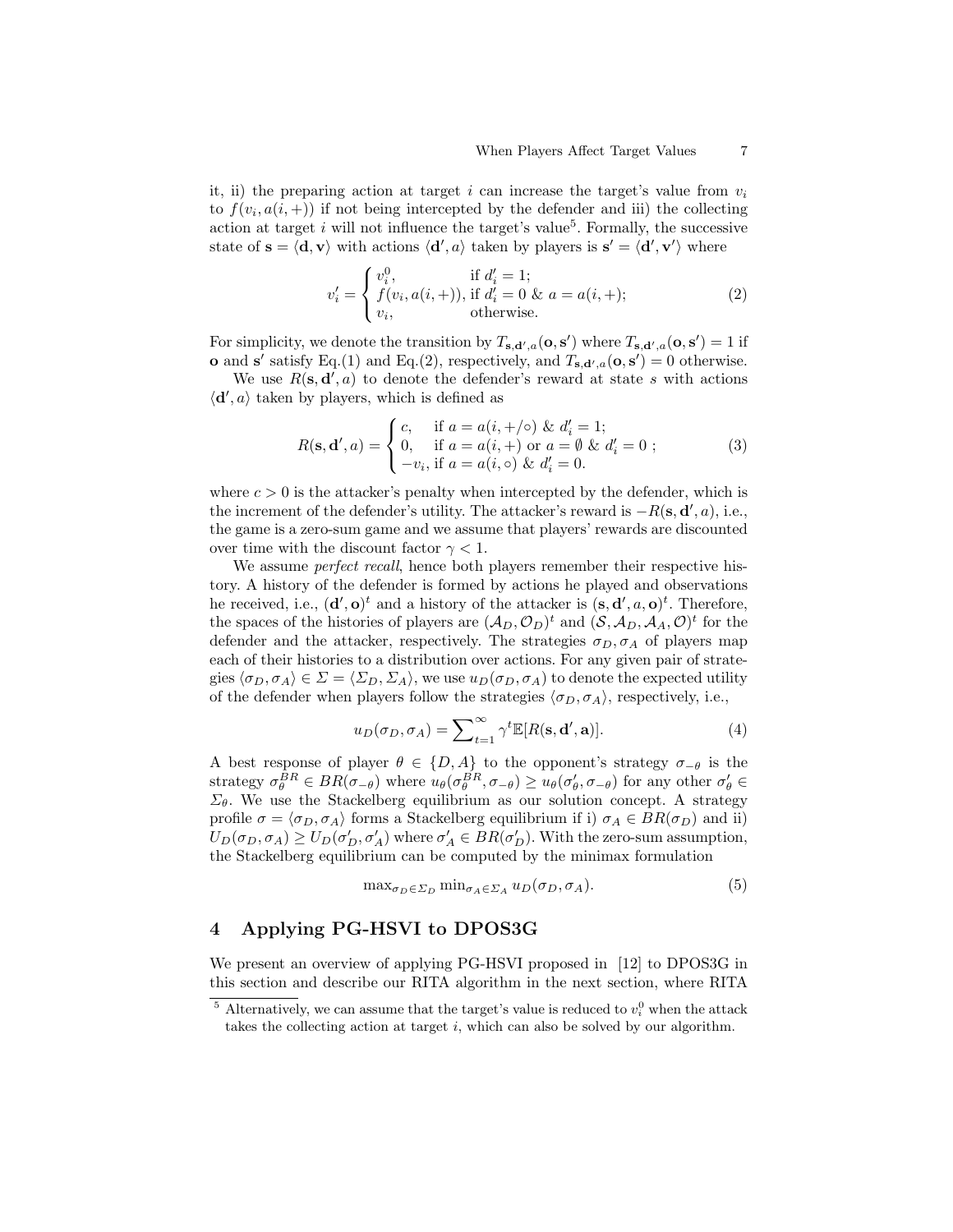adopts PG-HSVI as a subroutine in building a strategy. The PG-HSVI algorithm approximates the optimal value function of the infinite horizon DPOS3G by considering value-functions of the game with a restricted horizon. The value function of a defender's strategy  $\sigma_D$  is defined as  $V_{\sigma_D} : \Delta(S) \to \mathbb{R}$  which means given the initial action  $\mathbf{d}^0$  and initial belief  $b^0$ , the function returns the expected utility of the defender when following the strategy  $\sigma_D$  and the optimal value function of the game is  $V^*(b^0) = \sup_{\sigma_D} V_{\sigma_D}(b^0)$ . Each iteration of PG-HSVI assumes players will play their Stackelberg equilibrium strategies with subsequent utilities (defined below) given by value functions of previous iterations.

Value backup. PG-HSVI performs a Value Backup operation, which is denoted by  $H$ , at the belief b to improve the approximation of the value function, which corresponds to solve a *stage game*, i.e., game with one round, denoted as  $[HV](b)$  where V is the approximated value function obtained by previous iterations. The defender's and the attacker's strategies for a stage game are denoted as  $\pi_D \in \Delta(\mathcal{A}_D)$  and  $\pi_A : \mathcal{S} \to \Delta(\mathcal{A}_A)$ , respectively. Note that the attacker's strategy specifies his strategy at each state in  $S$  because we assume that the attacker can observe the state explicitly. The utilities of  $[HV](b)$  depend on the immediate reward  $R$  and the discounted value of the subsequent game, represented by  $V$ . The immediate reward of the defender is

$$
R_{\pi_D,\pi_A}^{imm} = \sum_{\mathbf{s}\in\mathcal{S}} \sum_{\mathbf{d}\in\mathcal{A}_D} \sum_{a\in\mathcal{A}_A} b(\mathbf{s}) \pi_D(\mathbf{d}) \pi_A(\mathbf{s},a) R(\mathbf{s},\mathbf{d},a). \tag{6}
$$

As the defender knows her action d and the observation o, she can derive the belief of the subsequent game by

$$
b_{\pi_A}^{\mathbf{d},\mathbf{o}}(\mathbf{s}') = \frac{1}{Pr(\mathbf{o}|\mathbf{d},\pi_A)} \sum_{\mathbf{s}\in\mathcal{S}} \sum_{a\in\mathcal{A}_A} T_{\mathbf{s},\mathbf{d},a}(\mathbf{o},\mathbf{s}')b(s)\pi_A(a). \tag{7}
$$

And the subsequent reward of the game is the expected utility over all actionobservation pairs  $\langle \mathbf{d}, \mathbf{o} \rangle$  of the defender for a game starting with a belief  $b_{\pi_A}^{\mathbf{d}, \mathbf{o}}$ , i.e.,

$$
R_{\pi_D,\pi_A}^{sug}(V) = \sum_{\mathbf{d}\in\mathcal{A}_D} \sum_{\mathbf{o}\in\mathcal{O}} \pi_D(\mathbf{d}) Pr(\mathbf{o}|\mathbf{d}, \pi_A) V(b_{\pi_A}^{\mathbf{d},\mathbf{o}}(\mathbf{s}')).
$$
 (8)

And the Stackelberg equilibrium of  $[HV](b)$  can be computed by

$$
\min_{\pi_A} \max_{\pi_D} \left( R_{\pi_D, \pi_A}^{imm} + \gamma R_{\pi_D, \pi_A}^{sug}(V) \right). \tag{9}
$$

Point-based update. PG-HSVI performs point-based updates by sampling the belief space to approximate the value function  $V^*$ . The lower bound of the value function  $V$  is represented by a set of  $\alpha$ -vectors  $\Gamma$  and the corresponding upper bound is represented as a lower envelope of a set of points  $\Upsilon$ . The algorithm is depicted in Algorithm 1. The lower bound of the value function  $V$  (and  $\Gamma$ ) is initialized by the value of the uniform strategy of the defender and the upper bound  $\overline{V}$  (and  $\hat{T}$ ) is initialized by solving a perfect information counterpart of the game. In every iteration, some belief point are sampled by the forward search heuristic (Line 9 in Algorithm 1) which selects the action-observation pair  $\langle d, o \rangle$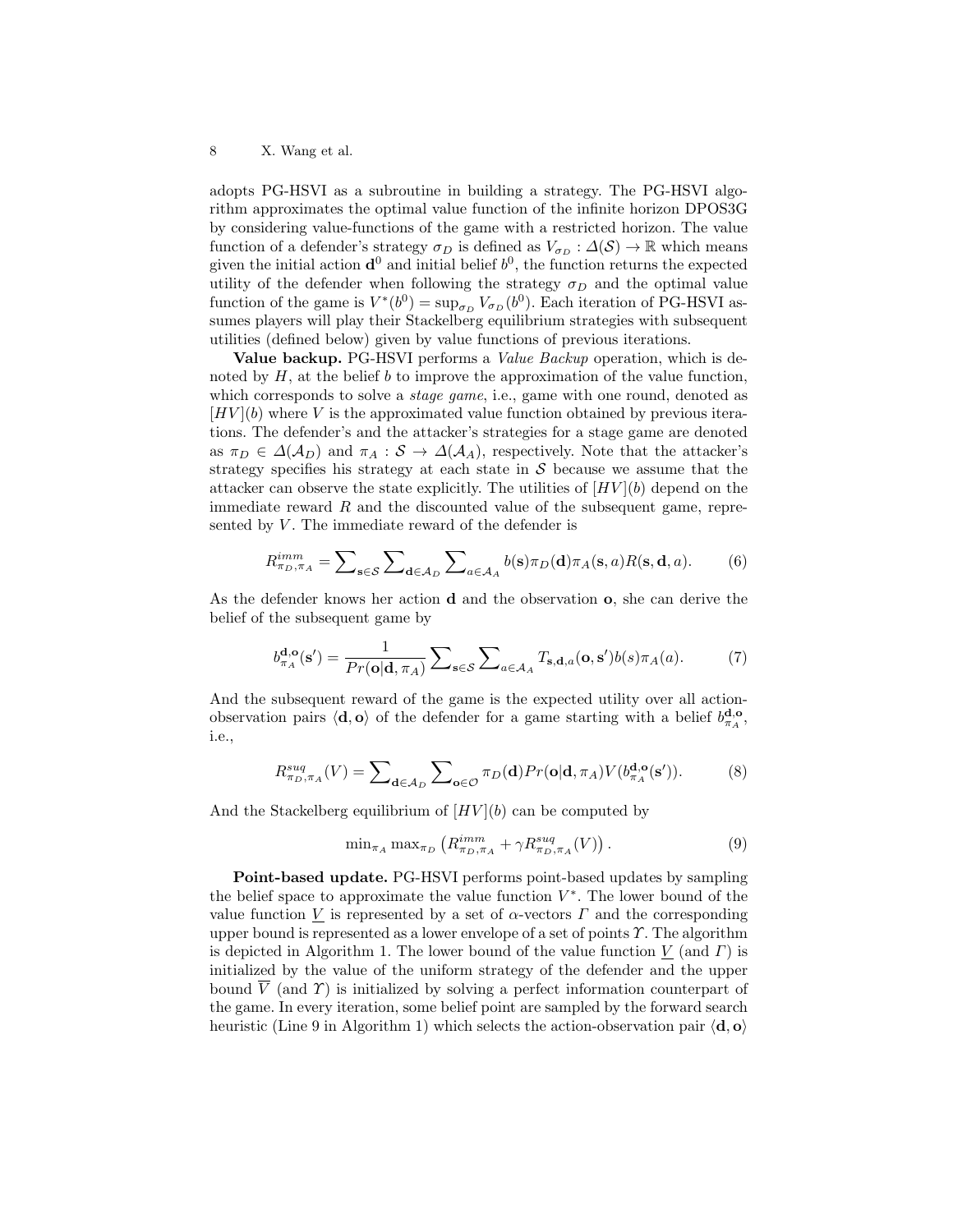# Algorithm 1: PG-HSVI

**1 Input:**  $G = \langle \mathcal{S}, \mathcal{A}_D, \mathcal{A}_A, \mathcal{O}_D, T, R, \gamma \rangle$ , initial action  $\mathbf{d}^0$ , initial belief  $b^0$  and desired precision  $\epsilon$ 2 Output: approximated value function  $\hat{V}$ **3** Initialize  $\hat{V} = {\overline{V}, \underline{V}};$ 4 while  $\overline{V}(b^0)-\underline{V}(b^0)>\epsilon$  do  $\quad \, \mathsf{s} \quad | \quad \mathtt{Explore}(b^0, \, \epsilon, \, 0);$ 6 procedure  $Explore(b, \epsilon, t)$ 7  $\pi_A \leftarrow$  optimal strategy of the attacker in  $[HV](b)$ ; 8  $\pi_D \leftarrow$  optimal strategy of the defender in  $[H\overline{V}](b)$ ;  $9 \langle \mathbf{d}, \mathbf{o} \rangle \in \arg \max \left\{ \pi_D(\mathbf{d}) \cdot Pr(\mathbf{o}|\mathbf{d}, \pi_A) \cdot \text{excess}(b^{\mathbf{d}, \mathbf{o}}_{\pi_A}, t+1) \right\}$ ; 10 if excess  $(b_{\pi_A}^{\bf d,o},t+1)>0$  then 11  $\left\lfloor \right.$  Explore  $(b_{\pi_A}^{\mathbf{d},\mathbf{o}},\,\epsilon,\,t+1);$ 12  $\Gamma \leftarrow \Gamma \cup LT(b);$ 13  $\Upsilon \leftarrow \Upsilon \cup \Upsilon(T(b));$ 

such that maximizing  $\pi_D(\mathbf{d})\cdot Pr(\mathbf{o}|\mathbf{d}, \pi_A)\cdot\textbf{excess}(b_{\pi_A}^{\mathbf{d},\mathbf{o}}, t+1)$  where  $\pi_D$  is the defender's strategy computed by  $[H\overline{V}](b)$  (Line 8 in Algorithm 1). The excess is defined as

$$
\text{excess}(b, t) = (\overline{V}(b) - \underline{V}(b)) - \rho(t) \tag{10}
$$

where  $\rho(t) = \epsilon \gamma^{-t} - \sum_{i=1}^t R \cdot \gamma^{-i}$  and R is selected to ensure the termination of the exploration. The forward exploration will terminate if the criteria is satisfied (Line 10 in Algorithm 1). After the termination of the forward exploration, PG-HSVI performs updates of V and  $\overline{V}$  by adding an  $\alpha$ -vector  $LT(b)$  into  $\Gamma$  and a point  $UT(b)$  into  $\Upsilon$ , respectively<sup>6</sup>. For more details, please refer to [12].

# 5 RITA: Algorithm to Improve Scalability

PG-HSVI can be used for solving DPOS3G, however, the scalability of PG-HSVI is limited in this case due to an exponential number of states and transitions (we show the scalability in Section 6). Table 1 shows the number of states and transitions for the number of targets and resources. For example, when  $N = 8$ ,  $K = 2$  and  $M_i = 3, \forall i \in [N]$ , the game has 20,412 states and more than 9,700,000 transitions. PG-HSVI algorithm is not able to handle such large-scale games due to memory requirements (similarly to the original HSVI algorithm for POMDPs).

To this end, we propose RITA, displayed in Algorithm 2, which builds a Reduced game by considering key states and the associated transitions to reduce the game size, Iteratively adding the defender's actions into consideration

<sup>&</sup>lt;sup>6</sup> We remove the fixing process of Lipschitz continuity of  $\overline{V}$  to speed up the algorithm. The experiments show that the algorithm converges efficiently, though without the theoretical guarantee of the termination.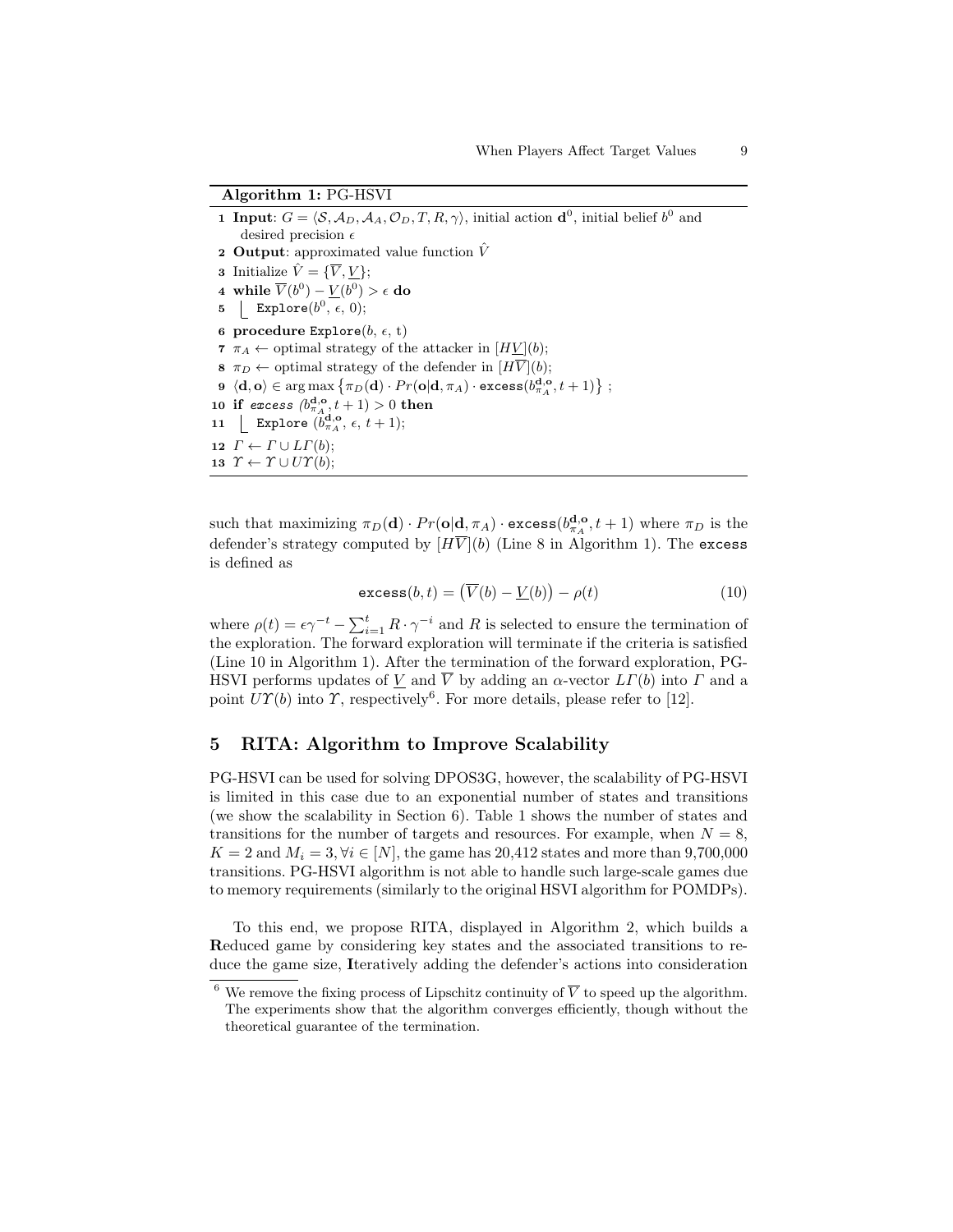Table 1: Numbers of sates and transitions of DPOS3G. For simplicity, all targets have the same number of possible values, i.e.,  $M_i = M, \forall i$ .

| num. of states | num, of transitions                                                             |
|----------------|---------------------------------------------------------------------------------|
|                | $\overline{(N,K)}$ $C_N^K \cdot M^{N-K}$ $(2N+1) \cdot (C_N^K)^2 \cdot M^{N-K}$ |

and Transferring the  $\alpha$ -vectors in the game solved in the previous iteration to the next iteration to improve the initialization of the lower bound. As discussed below, PG-HSVI is adopted as a subroutine of RITA. The general procedure of RITA is as follows. RITA first builds a reduced game which includes all states in  $\mathcal{S}_{d^0}$  and only key states in  $\mathcal{S}_d$ ,  $d \neq d^0$  (Line 3 of Algorithm 2 and more details are in Section 5.1). Next, instead of considering all defender's actions, RITA first solves the game with an initial subset of defender's actions (Line 4 of Algorithm 2) and incrementally adds the defender's actions (Line 14 of Algorithm 2) to build the incremental game (Line 7 of Algorithm 2 and more details are in Section 5.2). RITA is terminated when the increment of the defender's utility of one iteration is less than some threshold (Line 9 of Algorithm 2). RITA is guaranteed to give a lower bound of the optimal defender's utility of the original game, providing an efficient way to evaluate the solution quality as shown in Section 6.

Algorithm 2: RITA **1 Input:** G,  $\mathbf{d}^0$ ,  $b^0$ ,  $\epsilon$ , the minimum incremental gap  $\eta$ 2 Output: approximated value function  $\hat{V}$  $3$   $G' =$ buildReducedGame( $G$ ,  ${\bf d}^0$ ); 4 Initialize actions  $\mathcal{A}_D^d \subseteq \mathcal{A}_D$  for each  $\mathcal{S}_d$  (Algorithm 3); 5  $V = -\infty$ ,  $\Gamma = \emptyset$ ; 6 while true do 7  $G'' = \text{buildIncrementalGame}(G', \{\mathcal{A}_D^{\mathbf{d}}\}, \Gamma)$  (Algorithm 4);  $\mathbf{s} \mid \hat{V} \leftarrow \text{PG-HSVI}(G'',\mathbf{d}^0,b^0,\,\epsilon);$  $\mathbf{9} \quad | \quad \textbf{if} \: \: \underline{V}(b^0) - V < \eta \: \textbf{then break} \: ;$ 10 else 11 |  $V = V(b^0);$ 12  $\alpha$ -VectorTransfer $(\Gamma, G'')$ ; 13 for  $d \in A_D$  do  $\begin{array}{|c|c|c|}\hline \textbf{14} & & \textbf{d}\leftarrow \textbf{actionToAdd}(G''), \, \mathcal{A}_D^{\mathbf{d}}=\mathcal{A}_D^{\mathbf{d}}\cup\{\mathbf{d}\}; \hline \end{array}$ 

#### 5.1 Building the reduced game

In this section, we propose a flexible reduction scheme to reduce the number of states and transitions in DPOS3G and the game obtained is named as the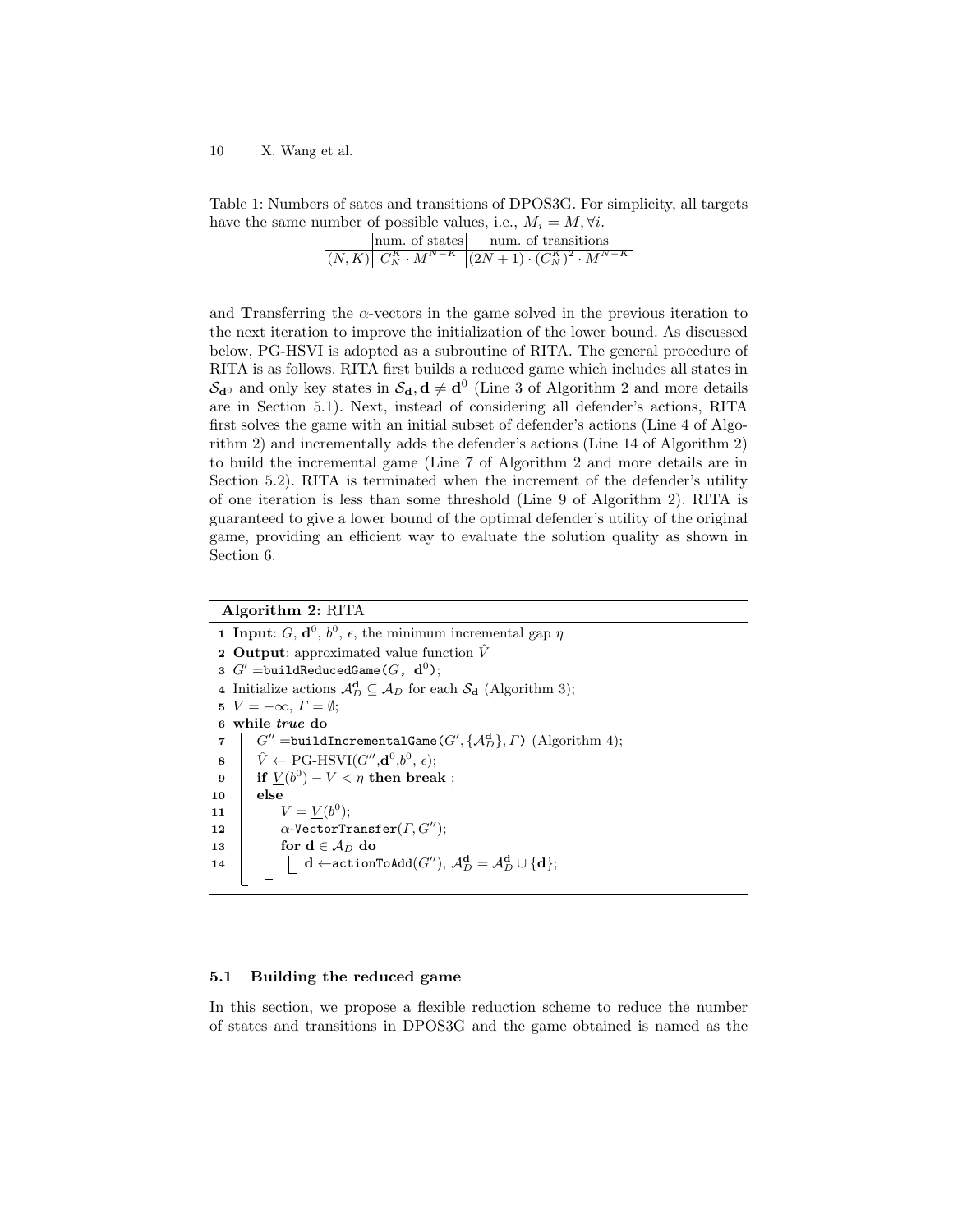reduced game  $G'$  (Line 3 in Algorithm 2). The motivation of this scheme is that the states in  $\mathcal{S}_{d}$ ,  $d \neq d^{0}$  are of less importance, i.e., bring less utility to the defender, compared with the states in  $S_{d0}$  due to the discount factor  $\gamma$ . Therefore, RITA keeps all states in the  $S_{d^0}$  and only a limited number of key states in  $\mathcal{S}_{d}$ ,  $d \neq d^{0}$ . Then, RITA rebuilds the transitions in the reduced game.

Selecting key states. To ensure that there always is a state for a transition to transit to, RITA has to keep the *worst* states in  $\mathcal{S}_{d}$ ,  $d \neq d^{0}$  in the reduced game. The worst state in  $S_d$  is defined as  $s^{\#} = \langle d, v \rangle \in S_d, d \neq d^0$  such that  $v_i = v_i^0$  if  $d_i = 1$  and  $v_i = \hat{v}_i$  otherwise, i.e., the unprotected targets of **d** are with the highest values. Figure 3 presents the most conservative case of the reduced game for the example in Figure 1 where only the worst state is kept in each  $S_{d}$ ,  $d \neq d^{0}$ . By including the worst state (together with the definition of transitions), it is guaranteed that we obtain a lower bound to the true value of the game. To improve the bound, additional states can be added to the reduced game without any other requirements. We denote the reachable state set in  $G'$ as  $S'_d$ .



Fig. 3: The reduction of the example in Figure 1 by keeping the worst states in  $S_d, d \neq d^0$ . The element on the arrow represents the defender's action. The three values of the two targets are  $\{2,3,7\}$  and  $\{1,2,4\}$ , respectively. Suppose the defender's initial action is  $(1, 0)$  and  $S_{d0}$  is depicted by the blue (lower) node where all states are kept in the reduced game. The green (upper) node is the reachable state set of  $(0, 1)$ . By building the reduced game, we only keep the worst state, i.e.,  $\langle 0, 1; 7, 1 \rangle$ , in the green node. All transitions to states in the green node at the original game will transit to the unique state, i.e.,  $(0, 1; 7, 1)$ at the reduced game.

Rebuilding the transitions. Reducing the number of states in  $G'$  can invalidate transitions of the original game  $G$  that lead to these states. Therefore, we need to replace these transitions by defining new transition function. To this end, we introduce a norm to measure the distance from  $s$  to  $s'$ :

$$
d(\mathbf{s}, \mathbf{s}') = \begin{cases} \sum_{i \in [N]} v'_i - v_i, & \text{if } v'_i \ge v_i, \forall i \in [N],\\ +\infty, & \text{otherwise.} \end{cases}
$$
(11)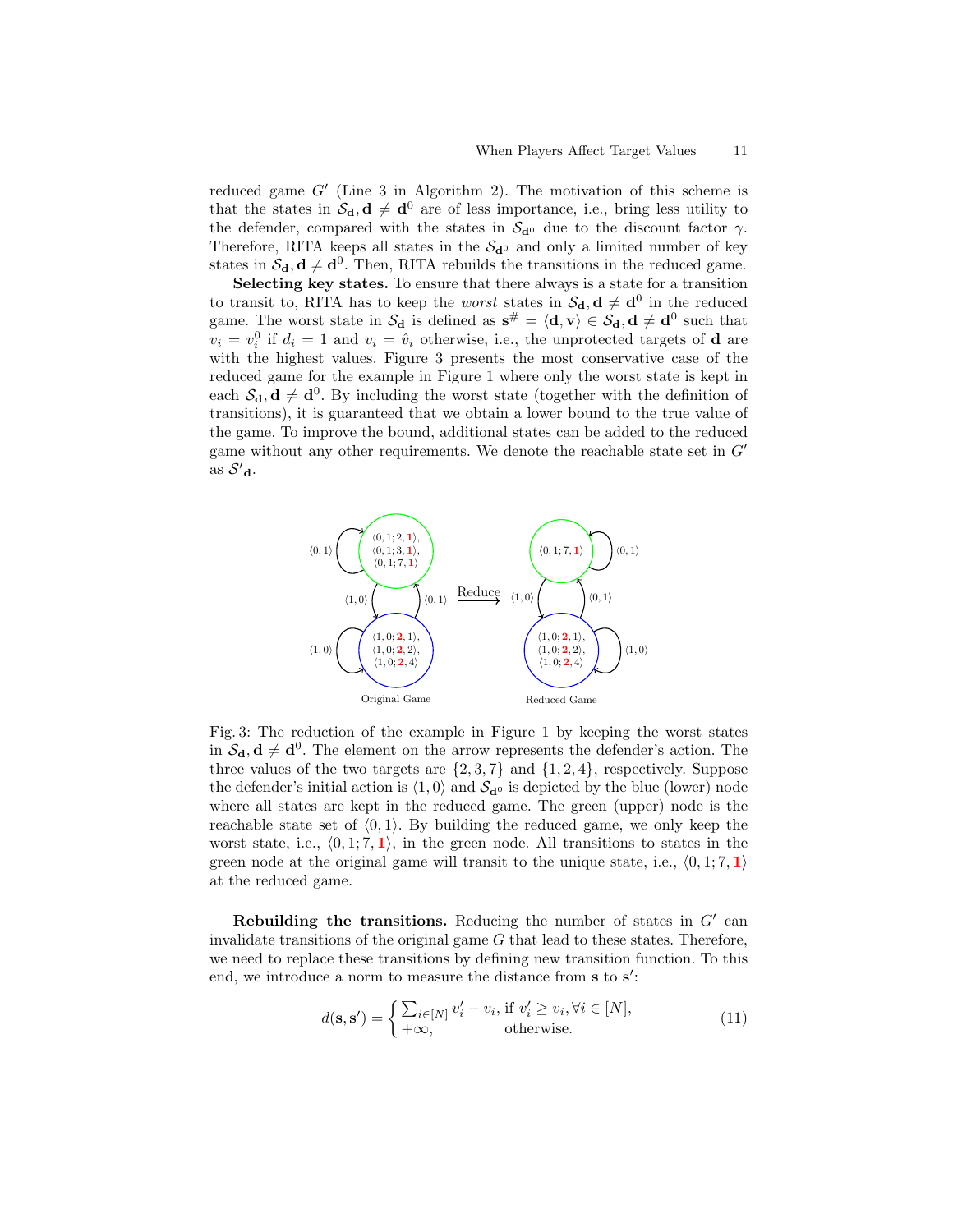This norm ensures that if all targets' values in  $s'$  are higher than the values in s, the distance is finite and otherwise the distance is positive infinity. Note that this norm is asymmetric, i.e., the distance from s to s' is not equal to the distance from  $s'$  to s. For the rebuilding of the transitions, suppose that  $s \in \mathcal{S}'_d$ is the current state and  $\langle \mathbf{d}', a \rangle$  are the actions of both player. If  $\mathbf{d}' = \mathbf{d}^0$ , then the successive state s' in the reduced game is the same as the state in the original game, i.e.,  $T_{s,d',a}(\mathbf{o}, s') = 1$ . On the other hand, if  $\mathbf{d} \neq \mathbf{d}^0$ , the successive state will be  $\mathbf{s}' \in \arg \min_{\mathbf{s} \in \mathcal{S}'_{\mathbf{d}'} } \{ d(\mathbf{s}'', \mathbf{s}) \}$  where  $\mathbf{s}'' \in \mathcal{S}_{\mathbf{d}'}$  is the successive state in the original game. The basic idea of rebuilding the transitions is that we will use the state in  $s \in S'_{d'}$  which is closest to the successive state in the original game as the successive state in the reduced game. Note that as we always keep the worst states in  $\mathcal{S}_{d}$ ,  $d \neq d^{0}$ , there always exists a states with a finite distance from s''.

For  $\mathbf{s} \in \mathcal{S}_{d}^{\prime}, \mathbf{d} \in \mathcal{A}_{D}$ , when players take  $\langle \mathbf{d}^{\prime}, a \rangle$ , the reward for the defender in the reduced game is the same as the reward in the original game, i.e.,  $R(s, d', a)$ . After specifying the states, transitions and rewards in the reduced game, RITA applies PG-HSVI to solve the reduced game. Proposition 1 proves that RITA can give a lower bound of the original by solving the reduced game. We note that by keeping more key states in  $\mathcal{S}'_{d}$ ,  $d \neq d^{0}$ , RITA gets a larger reduced game and with a better lower bound to the original game and if all states in  $\mathcal{S}_{\mathbf{d}}, \mathbf{d} \neq \mathbf{d}^0$ are kept in  $\mathcal{S}'_{d}$ , the reduced is equivalent to the original game. The number of states and transitions of the reduced game is shown in Table 2. Particularly, the number of states and transitions in the most conservative reduced game with  $N = 8, K = 2$  and  $M = 3$  is 756 and 347,004, respectively.

Table 2: Numbers of sates and transitions of reduced games of DPOS3G where Q is the number of states in  $S_{\mathbf{d}}, \mathbf{d} \neq \mathbf{d}_0$ .

| num. of states | num, of transitions                                                                                                                         |
|----------------|---------------------------------------------------------------------------------------------------------------------------------------------|
|                | $\overline{(N,K,Q)}\overline{\left Q\cdot \left(C_{N}^{K}-1\right)+M^{N-K}\right }\overline{\left Q\cdot \left(C_{N}^{K}-1\right)+M^{N-K}}$ |

**Proposition 1** The lower bound obtained by solving the reduced game is also a lower bound of the original game.

*Proof.* It can be observed from Eq.(11) that when players take  $\langle d', a \rangle$  at  $s \in \mathcal{S}'_{d}$ in the reduced game  $G'$ , the successive state  $s'$  in the reduced game is never better than the successive state  $s''$  in the original game, i.e.,  $v'_i \geq v''_i, \forall i \in [N]$ . Additionally, the rewards in the reduced game are equal to the rewards in the original game. Thus, the optimal defender's utility in the reduced game is never better than the optimal defender's utility in the original game. Therefore, the lower bound obtained by solving the reduced game is a lower bound of the original game.

In essence, by building the reduced game, the states in the reachable state set  $S_d$ ,  $d \neq d^0$  are abstracted into one or more partitions where each partition is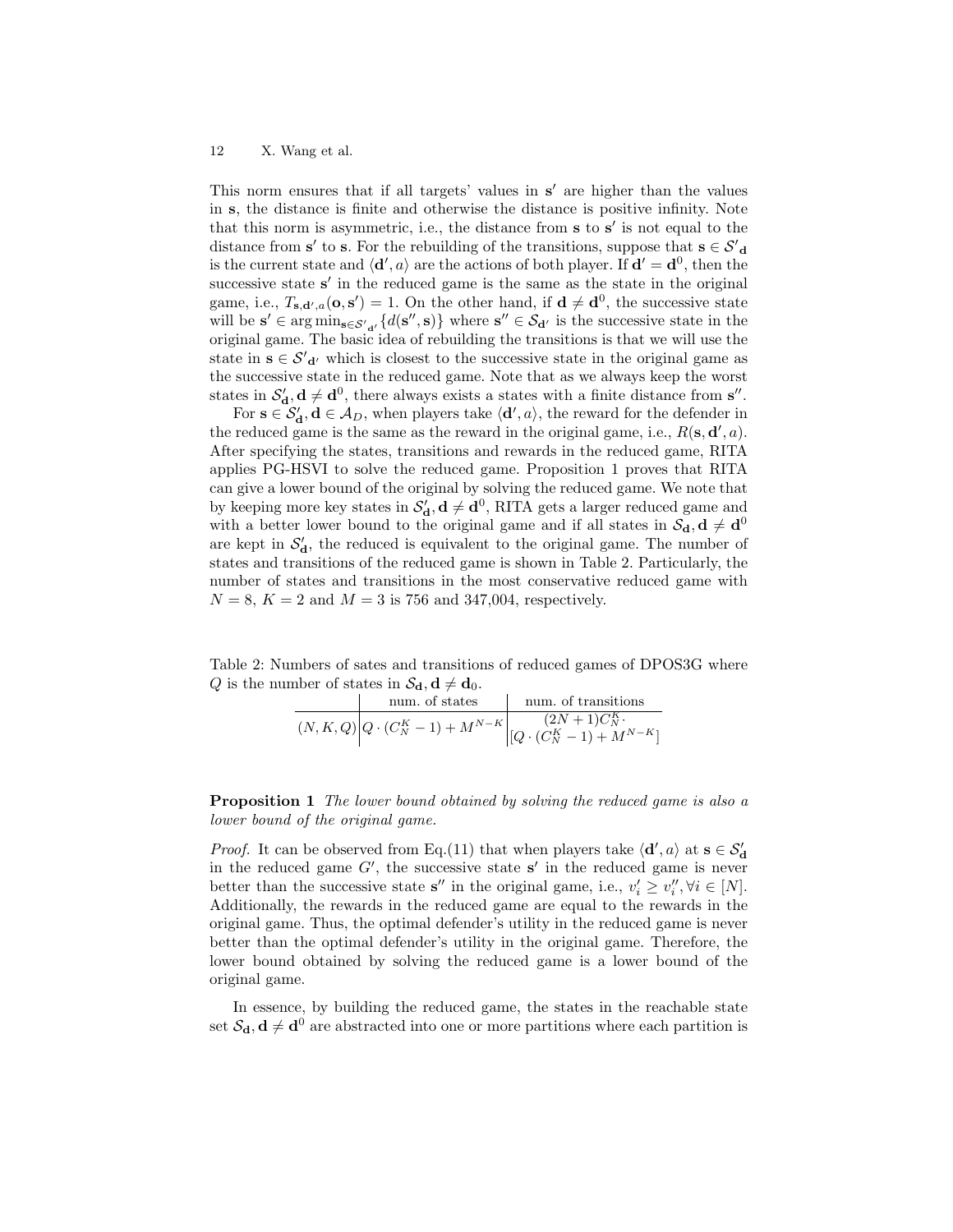represented by a key state and all transitions to states in partitions will transit to the key states. We emphasize that this reduction scheme is quite flexible which allows the trade-off between the scalability and the solution quality by building different sizes of the reduced games. For the application of our model to the real world, RITA can obtain the defender's strategy for the first round by solving the reduced game because all states in  $S_{d0}$  are kept in the reduced game.

#### 5.2 Incrementally adding defender's actions

Although the reduced game can significantly reduce the number of states and transitions, the reduced game is still very large. It is because both defender and the attacker can take all possible actions where the number of the defender's actions is  $C_N^K$ , which grows exponentially against the number of targets. A wildly adopted remedy is strategy generation [18, 9, 13], which starts by solving a smaller game and incrementally adds actions into consideration.

Therefore, instead of considering all defender's actions, RITA selects a subset of the actions initially (Line 4 in Algorithm 2) and incrementally find the defender's actions (Line 14 in Algorithm 2) to add into the incremental game (Line 7 in Algorithm 2). The reduced game where only a subset of defender's actions for each reachable state set is considered is named as incremental game.

Algorithm 3: Defender Initial Action selection 1 Input: the defender previous action d, the targets' possible values  $\mathcal{M}_i, \forall i \in [N]$ , the number of initial actions  $Num$ 2 Output:  $\mathcal{A}_D^{\mathbf{d}}$ 3 for  $i \in [N]$  do 4 | if  $d_i = 1$  then  $\tilde{v}_i = v_i^0$ ; i  $\mathbf{5} \quad \Big[ \quad \mathbf{else} \quad \tilde{v}_i = \sum_{v \in \mathcal{M}_i} e^{\beta v} v / \sum_{v \in \mathcal{M}_i} e^{\beta v} \; ;$ 6  $r = \min_i {\tilde{v}_i} / \max_i {\tilde{v}_i};$ 7 for 1 : Num do 8 d =  $\arg \max_{\mathbf{d} \in \mathcal{A}_D \setminus \mathcal{A}_D^{\mathbf{d}}} \{\sum_i d_i \cdot \tilde{v_i}\};$  $\mathbf{9} \quad \left| \quad \mathcal{A}_{D}^{\mathbf{d}} = \mathcal{A}_{D}^{\mathbf{d}} \cup \{ \mathbf{d} \}; \right.$ 10  $v_i = v_i(1 - d_i + r \cdot d_i), \forall i \in [N];$ 

For the defender's action **d** and its reachable state set  $S_d$ , RITA generates the defender's initial subset of the action using Algorithm 3. As for each reachable state set  $S_d$ , if a target is not protected by d, i.e.,  $d_i = 0$ , the target can take  $M_i$  values. Therefore the importance values of targets  $\tilde{\mathbf{v}}$  are computed by

$$
\tilde{v}_i = \begin{cases}\nv_i^0, & \text{if } d_i = 1; \\
\sum_{v \in \mathcal{M}_i} e^{\beta v} v / \sum_{v \in \mathcal{M}_i} e^{\beta v}, & \text{if } d_i = 0.\n\end{cases} \tag{12}
$$

where  $\beta$  is the parameter such that if  $\beta \to 0$ , the importance value is the average value of the different values the target can be and if  $\beta \to +\infty$ , the importance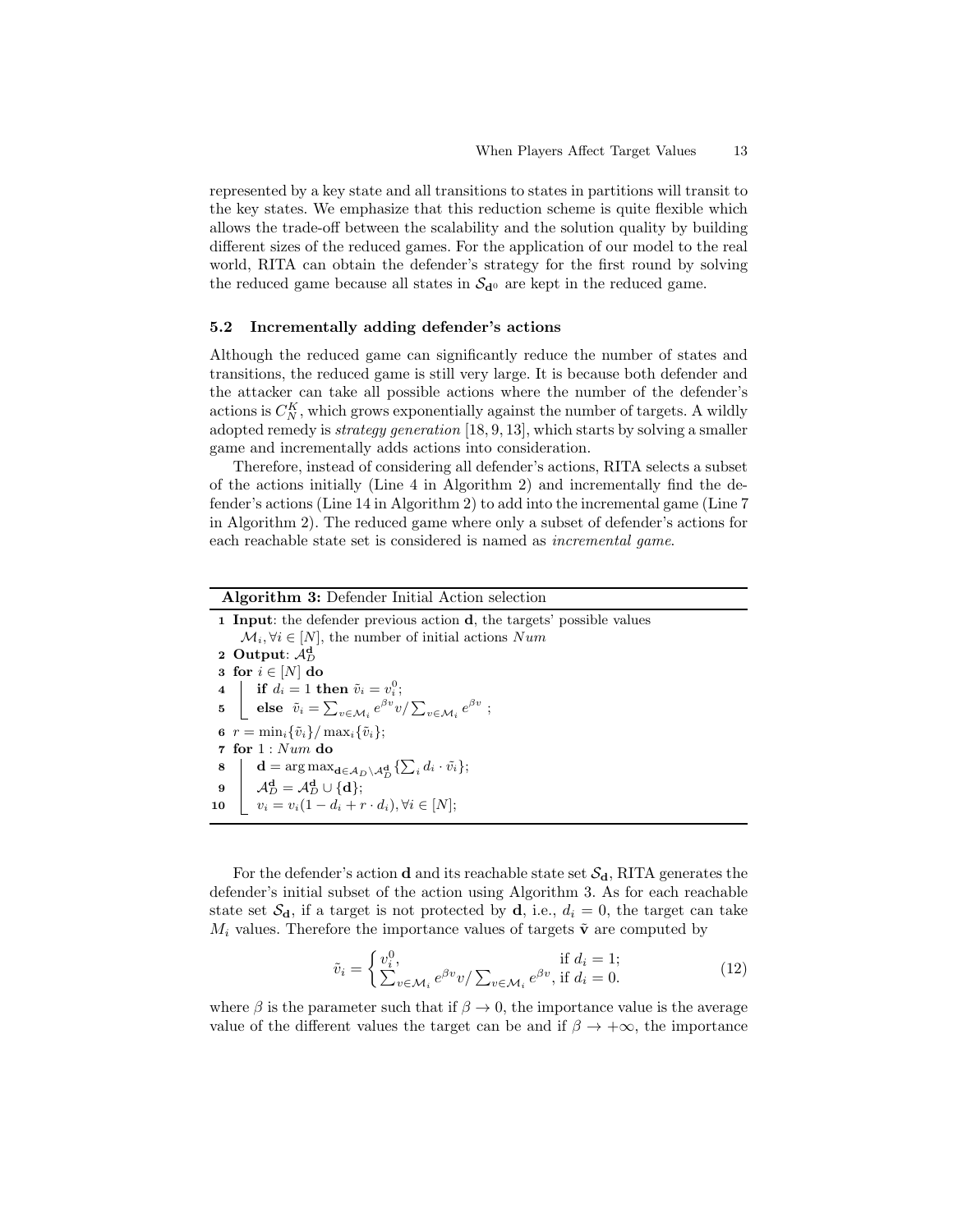value is the maximum value of the difference that target can be (Lines 3-5 in Algorithm 3).

Then, RITA selects the defender's initial actions for each reachable state set to ensure that i) every target can be protected (i.e., for every target there exists at least one action that protects this target) and ii) there are more actions to protect important targets. To implement this idea, as displayed in Lines 7-10 in Algorithm 3, RITA iteratively selects the action which protect the targets with the highest importance values. After each selection of the action, the targets being protected will multiply a factor  $r$  to decrease the importance values (Line 10 in Algorithm 3), which ensures that no target is covered by more than one action until all targets are covered by some action. The factor  $r$  is the ratio of the smallest values and the largest importance values of targets (Line 6 in Algorithm 3). After generating  $\mathcal{A}_{D}^{\mathbf{d}}$  for each  $\mathcal{S}_{\mathbf{d}}$ , RITA generates the game by only keeping the transitions from each state by actions in  $\mathcal{A}_{D}^{\mathbf{d}}$ .

## Algorithm 4: Build incremental game

**1 Input:** the reduced game  $G'$ ,  $\{\mathcal{A}_{D}^{\mathbf{d}}\}$ , the  $\alpha$ -vector set  $\Gamma$ 2 Output: the incremental game  $G''$ 3 for  $T_{\mathbf{s},\mathbf{d}',a}(\mathbf{o},\mathbf{s}') \in G'$  do  $\mathtt{4} \quad | \quad \text{if} \; \mathbf{d}' \in \mathcal{A}_D^\mathbf{d} \; \text{then}$ 5  $G'' = G'' \cup \{T_{s,d',a}(\mathbf{o}, \mathbf{s}')\};$ 6 for  $LT(b) \in \Gamma$  do 7  $\Big| G'' = G'' \cup \{ LT(b) \};$ 

For each iteration, RITA needs to select the actions to be added into  $\mathcal{A}_{D}^{\mathbf{d}}$ (Line 14 in Algorithm 2). As our game is with infinite horizon, it is difficult to find the optimal defender's action for each reachable state set. Therefore, instead of finding the optimal action, for each reachable state set, RITA adds the defender's action which is the best-response to the attacker's strategy computed in Line 7 in Algorithm 1. Note that if a reachable state set is never visited by PG-HSVI during the forward explorations, RITA will not add the new action into the action set. After adding the action into the set  $\mathcal{A}_{D}^{\mathbf{d}}$  for each  $\mathcal{S}_{\mathbf{d}}$ , RITA includes the transitions associated with these actions into the incremental game (Lines 3- 5 in Algorithm 4). RITA terminates when the increment of the lower bound of the defender's utility of an iteration is less than  $\eta$  (Line 9 in Algorithm 2), which means adding the actions cannot increase the defender's utility efficiently. Proposition 2 states that solving the incremental game gives a lower bound of the reduced game.

**Proposition 2** The lower bound obtained by solving the incremental game is also a lower bound of the reduced game.

Proof. The incremental game has the same states with the reduced game but only consider a subset of the defender's actions in each reachable state set.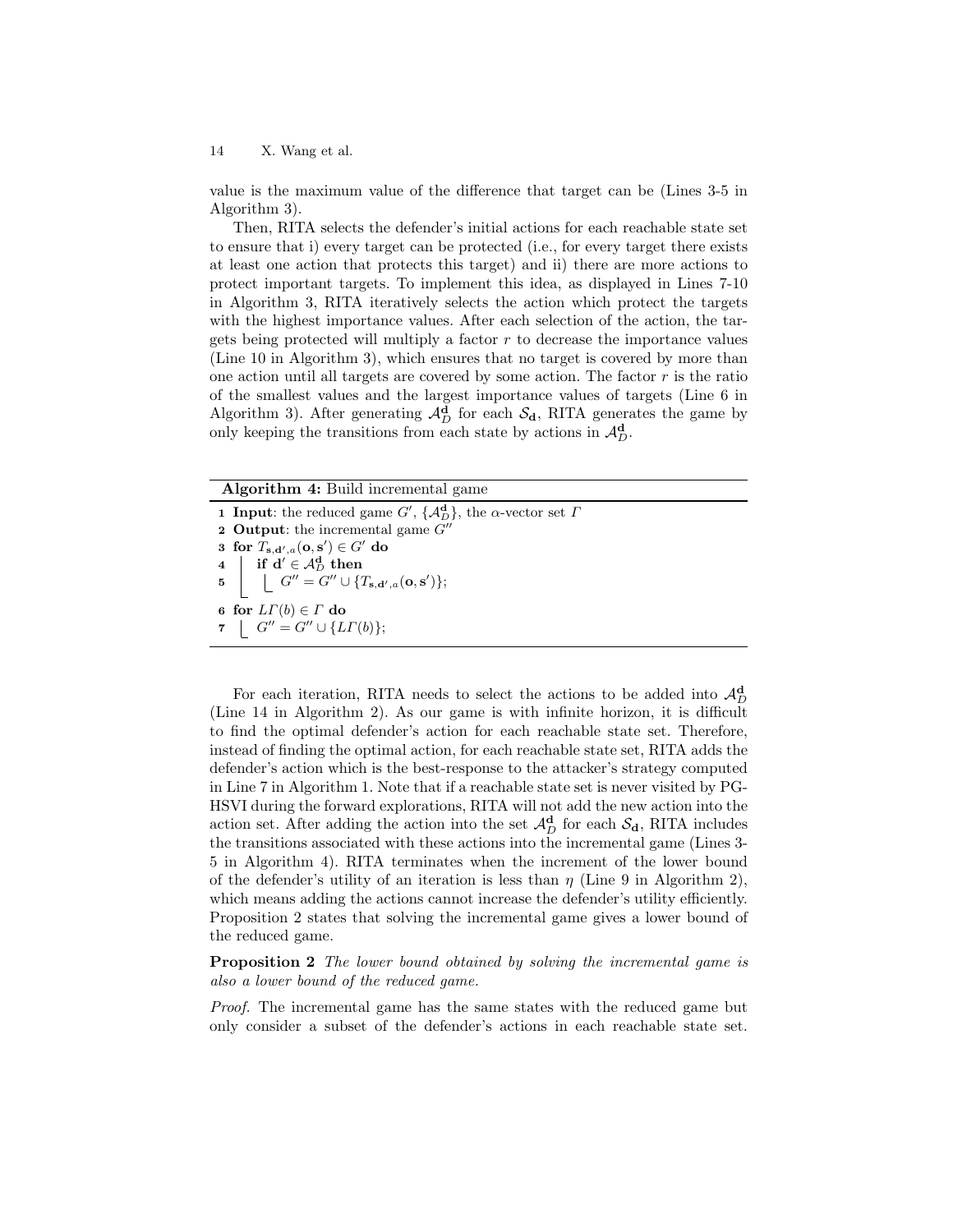Therefore, the optimal defender's strategy obtained by solving the incremental game can also be implemented in the reduced game, i.e., we can obtain a lower bound by solving the reduced game which is at least as good as the lower bound obtained by solving the incremental game.

#### 5.3 Transferring  $\alpha$ -vectors

The convergence of PG-HSVI depends on the initialization of both lower and upper bounds. As RITA always adds actions into consideration during the iterations, the  $\alpha$ -vectors computed in the *j*-th iteration can provide a better initialization of the lower bound for the incremental game in the  $(j + 1)$ -th iteration. The correctness of this transferring is proved in Proposition 3. Specifically, after solving an incremental game  $G''$ , RITA extracts the  $\alpha$ -vectors into  $\Gamma$ . Transferring  $\alpha$ -vectors is displayed in Lines 6-7 in Algorithm 4. It is noteworthy that one cannot easily transfer the representation of upper bounds between incremental games because the upper bound from  $j$ -th iteration is not guaranteed to be an upper bound for the game in the  $(j + 1)$ -th iteration.

**Proposition 3** The  $\alpha$ -vectors transferred to the incremental game provides a lower bound of the incremental game.

Proof. As we always add the defender's actions into the reachable state set in the incremental game, the forward explorations implemented in the smaller incremental games can also be implemented in the larger one. Therefore, the transferred  $\alpha$ -vectors provide a lower bound of the incremental game.

## 5.4 Early terminating the forward explorations

To further speed up the algorithm and reduce the space used by the algorithm, RITA adopts early termination of the forward explorations. This is motivated by the fact that as RITA only chooses a subset of the defender's actions at the incremental game, the lower bounds would be worse than the case which considers all defender actions. It may take even more iterations to satisfy the termination criteria  $\overline{V}(b^0) - \underline{V}(b^0) > \epsilon$ , where most of the iterations only update the upper bound and the lower bound dose not change much. Therefore, RITA will terminate the forward exploration when the number of t is larger than  $\tilde{T}$ . We show that this technique can reduce the process memory of RITA in the experiment section (Section 6).

# 6 Experimental Evaluation

We now present experimental evaluations of RITA and demonstrate the benefits of key aspects of our novel algorithm. The experiments are performed on randomly generated instances of DPOS3G. The initial value  $v_i^0$  of each target is randomly sampled and re-scaled to the range of  $[c, c + 3]$ , where c is the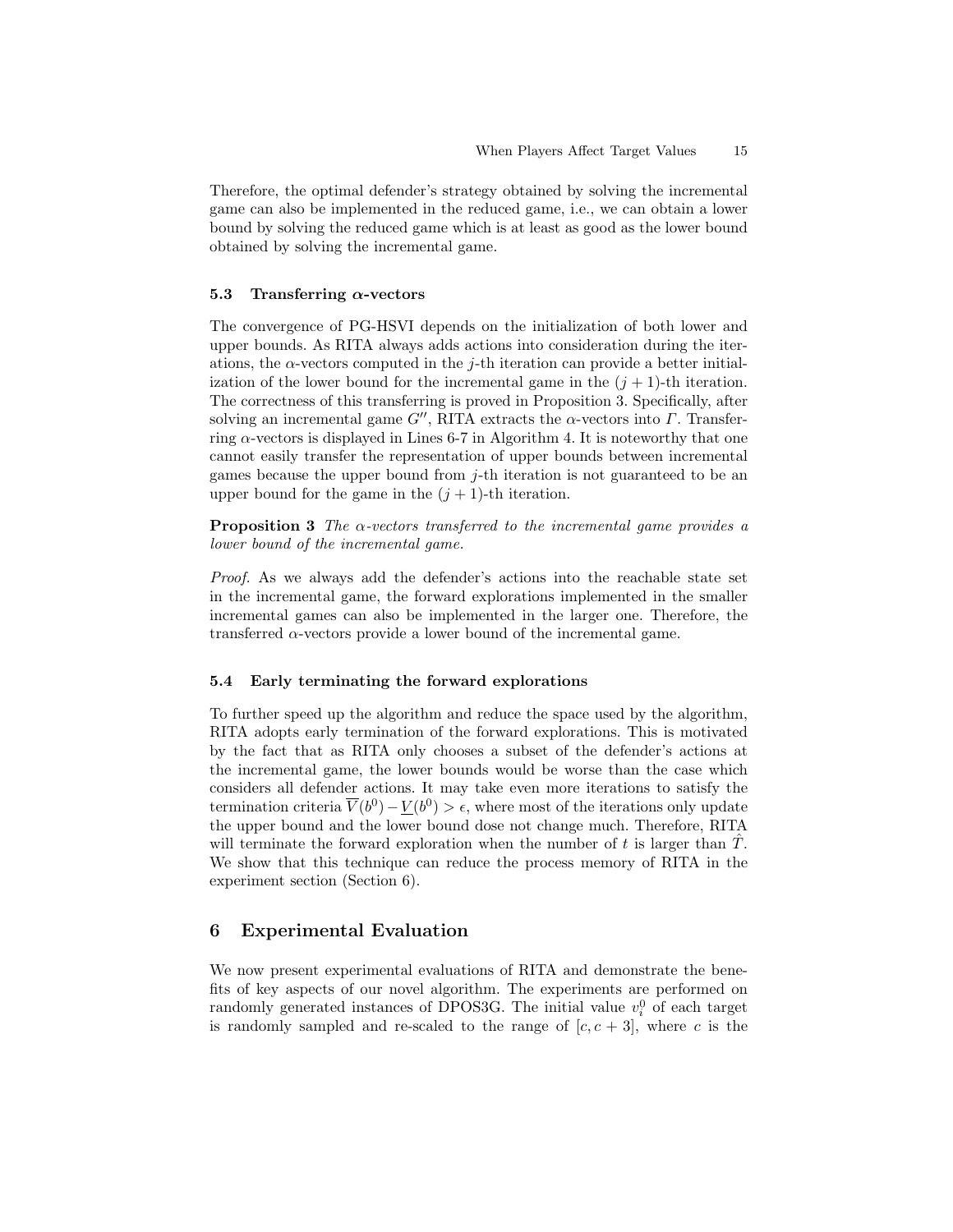penalty to the attacker, which is 2 for all experiments in this section. The range would influence the defender's utility, as well as the convergence time and the space needed due to the forward explorations. The cap value of each target is  $\hat{v}_i = (v_i^0)^3$  and the function  $f(\cdot)$  is  $(v_i^0)^k$  where k is the number of preparation actions worked on this target, i.e.,  $\mathcal{M}_i = \{v_i^0, (v_i^0)^2, \hat{v}_i\}$ . We choose the number of initial actions of the defender in each reachable state set as  $N/K + 1$  where N and K are the numbers of targets and resources, respectively. The minimal increment of an iteration of RITA is  $\eta = 2$  and with a smaller  $\eta$ , RITA can improve the solution quality with loss of the scalability. All computations are performed on a 64-bit PC with 8.0 GB RAM and a 2.3 GHz CPU and all data points are averaged over 30 instances.

We build the two variants of the reduced game to demonstrate the trade-off between the scalability and the solution quality: i) the most conservative game (Reduced<sup>#</sup>) and ii) the reduced game (Reduced<sup>##</sup>) which both keeps the worst state and the *second worst* state in  $\mathcal{S}'_{d}$ ,  $d \neq d^{0}$ . The second worst state is defined as  $\mathbf{s}^{\# \#} = \langle \mathbf{d}, \mathbf{v} \rangle \in \mathcal{S}_{\mathbf{d}}, \mathbf{d} \neq \mathbf{d}^0$  such that  $v_i = v'_i$  if  $d_i = 1$  and  $v_i = \hat{v}_i$  otherwise, where  $f(v'_i, a(i, +)) = \hat{v}_i$ , i.e., the unprotected target by **d** is with the second highest value of the target.

The six variants of algorithms are tested are 1) PG-HSVI for original game (PG-HSVI), 2) PG-HSVI for the reduced game with both the worst and the second worst states in  $\mathcal{S}_{d}$ ,  $d \neq d^{0}$  (PG-HSVI+Reduced<sup>##</sup>), 3) PG-HSVI for the reduced game with the worst states in  $\mathcal{S}'_{d}$ ,  $d \neq d^{0}$  (PG-HSVI+Reduced<sup>#</sup>), 4) iteratively solving the incremental games for the original game (Iterative+Original), 5) iteratively solving the incremental games for the reduced game with both the worst and the second worst states in  $\mathcal{S}_{d}^{\prime}, d \neq d^{0}$  (RITA<sup>##</sup>) and 6) iteratively solving the incremental games for the reduced game with the worst states in  $\mathcal{S}_{d}^{\prime}, d \neq d^{\mathbf{0}}$  (RITA<sup>#</sup>). The six variants illustrate the influence of different techniques, i.e., building reduced games and incrementally adding defender's actions, on the scalability and the solution quality.

#### 6.1 Scalability

We first investigate the scalability of PG-HSVI and the two variants of RITA. The results about the runtime and the maximum process memory are displayed in Figure 4 with different values of  $\gamma$ . The results show that RITA can be significantly faster than PG-HSVI, especially when the number of states are large. Specifically, with a cap of 1800s, RITA can approximate the game with more than 20000 states and PG-HSVI can only solve the game with less than 2000 states. It can be observed that when  $\gamma$  is larger, both PG-HSVI and RITA need more time and space to solve the game because it may take more forward explorations to meet the termination criteria. Additionally,  $RITA^{\# \#}$  takes more runtime and process memory than  $RITA^{\#}$  because  $RITA^{\#}$  has more states and transitions. Another observation is that when the game is small, RITA is not necessarily faster than PG-HSVI because it may take several iterations for RITA before termination, which makes RITA take more time than PG-HSVI.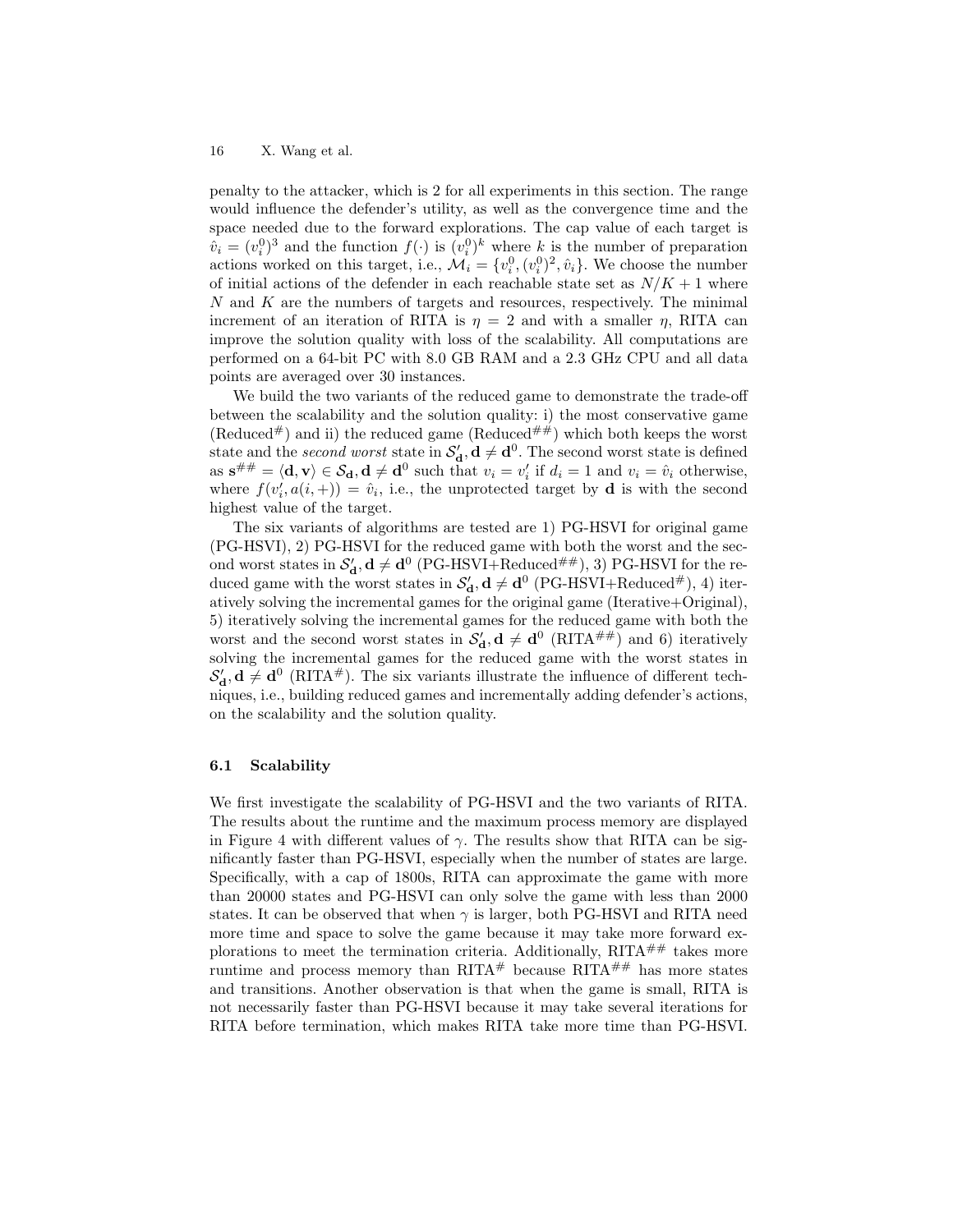

This is consistent with the performance of strategy-generation algorithms (e.g., double oracle).

Fig. 4: The comparison of runtime and the space for PG-HSVI and RITA. Both axes are plotted in log scale.

We then investigate the efficiency of the two main components of RITA, the reduced game and the iterative method. The results are shown in Figure 5 with  $\gamma = 0.6$  for all six variants. The results indicate that building reduced game is more efficient to speed up the algorithm than the iterative method, as well as to reduce the process memory. Because by building reduced games, we ignore most transitions even before solving the game rather than by solving a smaller game and then incrementally increasing the size.

We then investigate the two techniques used in RITA, i) transferring  $\alpha$ vectors and ii) early termination. We test the cases which are i) without transferring  $\alpha$ -vectors and without early termination, ii) without transferring  $\alpha$ -vectors and with early termination and iii) with transferring  $\alpha$ -vectors and with early termination. The results are displayed in Table 3 where both methods can re-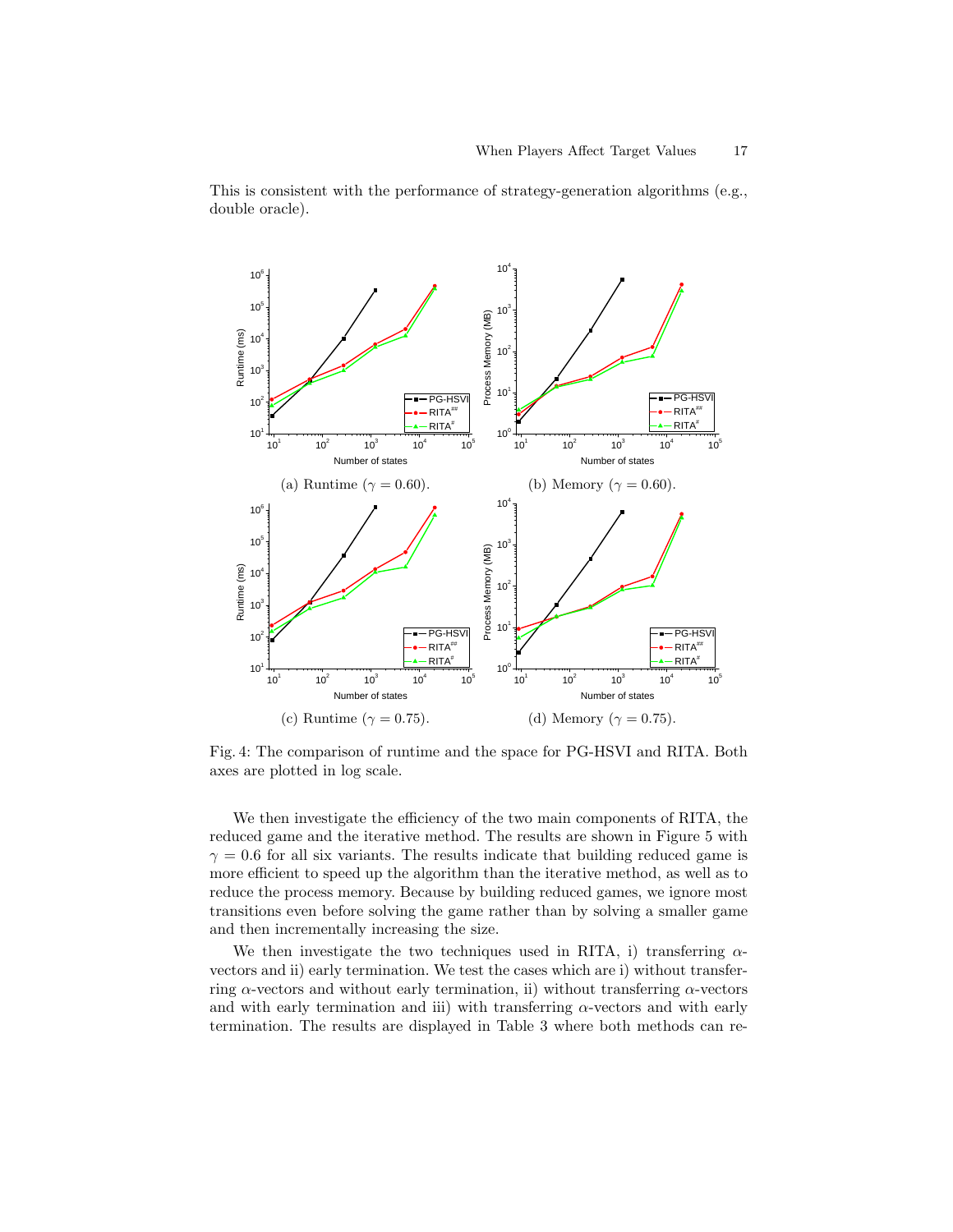

Fig. 5: The comparison of runtime and space for different variants with  $\gamma = 0.6$ . duce the runtime of the algorithms and the early termination can also reduce the process memory by avoiding unnecessary forward explorations.



Fig. 6: Solution quality where y-axis is the lower bounds of the defender's utility.

# 6.2 Solution quality

Next we investigate the solution quality of the different methods. We use the initial lower bound of PG-HSVI, which is the defender's utility for the uniform strategy as the baseline and compare the lower bounds returned by PG-HSVI,  $RITA^{\##}$  and  $RITA^{\#}$ . Note that PG-HSVI computes the optimal defender's utility. The results are displayed in Figure 6 with  $\gamma = 0.6$  and 0.75, respectively.

18 X. Wang et al.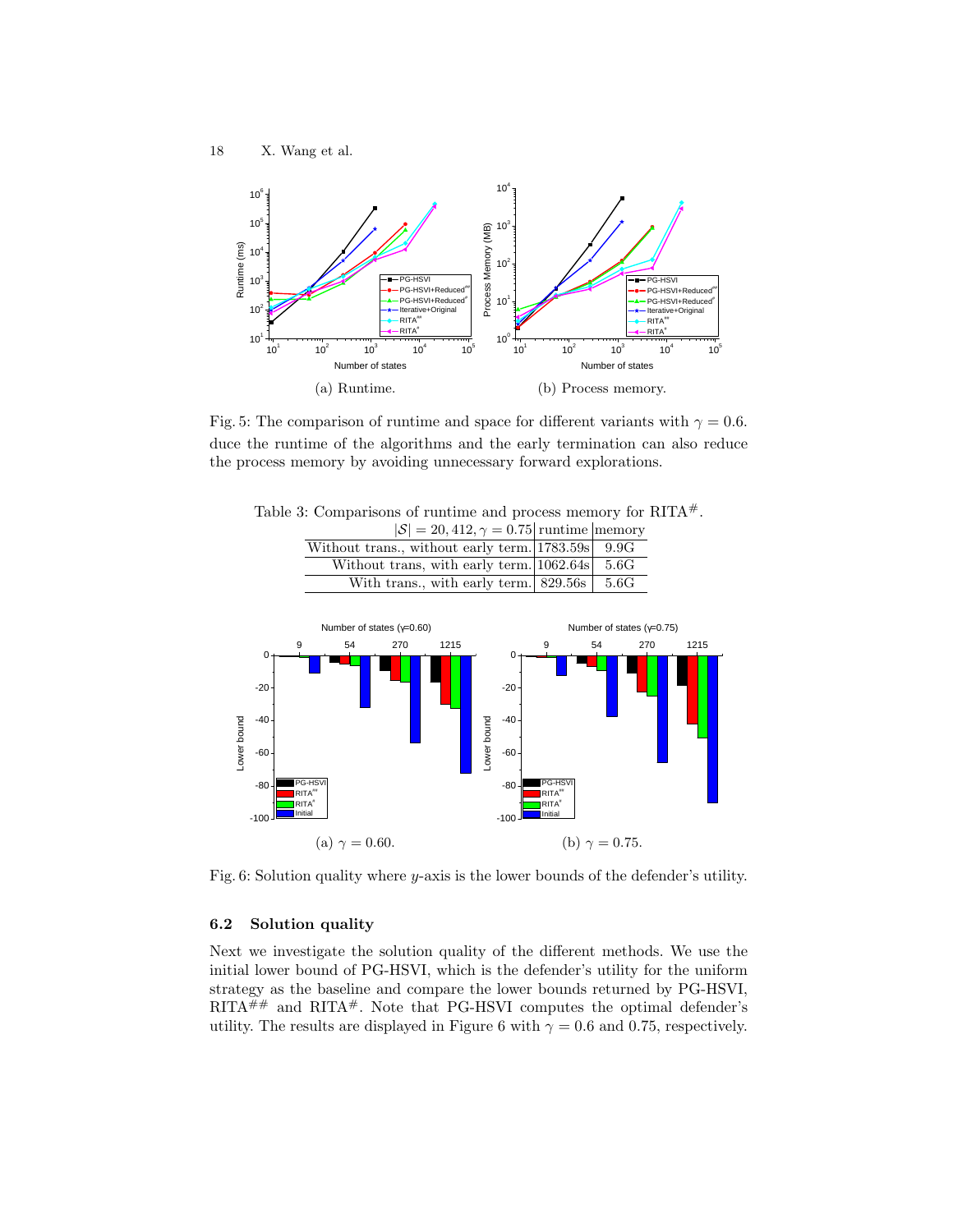The results illustrate RITA's ability to trade-off between the solution quality and the scalability. With dramatically improving the scalability, both variants of RITA lose the solution quality compared with PG-HSVI. However, we show that with increasing the runtime and the process memory,  $RITA^{\##}$  achieves a better solution quality than  $RITA^{\#}$ ;  $RITA$  provides the flexibility to maintain more states in the reduced game if the solution quality is more important. The advantage of RITA## over RITA# is increased when the number of states in the game increases and the value of  $\gamma$  increases. Note that even RITA# is still far better than the defender's utility of the uniform strategy. Another observation is that when  $\gamma$  is small, RITA can give a better approximation to the optimal defender's utility because that the states in  $\mathcal{S}_{d}$ ,  $d \neq d^{0}$  are of less importance.

## 7 Conclusion

In this work, we propose a novel defender-sided partially observable Stochastic Stackelberg security game (DPOS3G) where the targets' values are affected by players' actions and the defender can only partially observe the game. To solve the game, we propose RITA which is based on PG-HSVI and with three key novelties: (a) building a reduced game with only key states; (b) incrementally adding defender's actions to further reduce the number of transitions of the game; (c) providing novel heuristics for lower bound initialization. Finally, we do extensive experimental evaluation of the algorithms and the results shows that RITA significantly outperform the baseline PG-HSVI algorithm on scalability and while allowing for trade off in scalability and solution quality.

## 8 Acknowledgements

This work was supported by Microsoft AI for Earth, NSF grant CCF-1522054 and the Czech Science Foundation (no. 19-24384Y).

## References

- 1. Basilico, N., Gatti, N., Amigoni, F.: Leader-follower strategies for robotic patrolling in environments with arbitrary topologies. In: AAMAS. pp. 57–64 (2009)
- 2. Blum, A., Haghtalab, N., Procaccia, A.D.: Learning optimal commitment to overcome insecurity. In: NIPS. pp. 1826–1834 (2014)
- 3. Bucarey, V., Casorrán, C., Figueroa, Ó., Rosas, K., Navarrete, H., Ordóñez, F.: Building real stackelberg security games for border patrols. In: GameSec. pp. 193– 212 (2017)
- 4. Chung, T.H., Hollinger, G.A., Isler, V.: Search and pursuit-evasion in mobile robotics. Autonomous Robots  $31(4)$ , 299–316 (2011)
- 5. Fang, F., Jiang, A.X., Tambe, M.: Protecting moving targets with multiple mobile resources. JAIR 48, 583–634 (2013)
- 6. Fang, F., Nguyen, T.H., Pickles, R., Lam, W.Y., Clements, G.R., An, B., Singh, A., Tambe, M., Lemieux, A., et al.: Deploying PAWS: Field optimization of the protection assistant for wildlife security. In: AAAI. pp. 3966–3973 (2016)